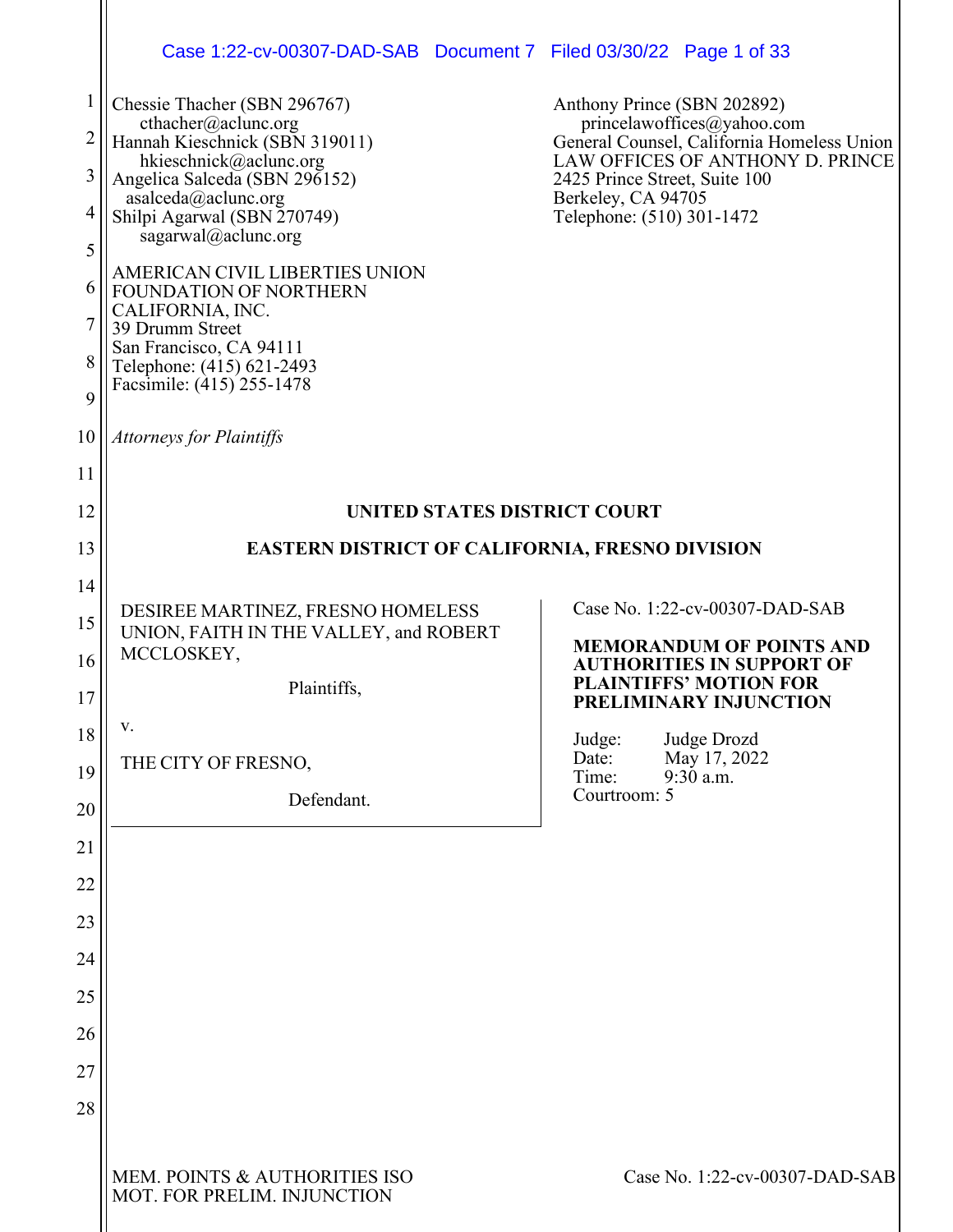# Case 1:22-cv-00307-DAD-SAB Document 7 Filed 03/30/22 Page 2 of 33

1

# **TABLE OF CONTENTS**

| $\overline{2}$ |      |                                                                                       |    |                                                                                                                                                         |  |
|----------------|------|---------------------------------------------------------------------------------------|----|---------------------------------------------------------------------------------------------------------------------------------------------------------|--|
| 3              |      |                                                                                       |    |                                                                                                                                                         |  |
| $\overline{4}$ |      |                                                                                       |    |                                                                                                                                                         |  |
| 5              |      |                                                                                       |    |                                                                                                                                                         |  |
| 6              | Ι.   |                                                                                       |    |                                                                                                                                                         |  |
| 7              | II.  |                                                                                       |    | Plaintiffs Document the City's Sweeps and Assist, Organize, and Protect the Unhoused9                                                                   |  |
| 8              | III. |                                                                                       |    |                                                                                                                                                         |  |
| 9              | IV.  | Encampments Provide a Stage for Community, Expressive Acts, and Collective Action  13 |    |                                                                                                                                                         |  |
| 10             | V.   | Advocates, Union Members, and Reporters Play a Vital Role During Sweeps 14            |    |                                                                                                                                                         |  |
| 11             | VI.  | Events Leading up to the Ordinance and its Adoption by the City Council16             |    |                                                                                                                                                         |  |
| 12             |      |                                                                                       |    |                                                                                                                                                         |  |
| 13             | I.   | The Ordinance Exposes Plaintiffs to State-Created Danger and, Without an Injunction,  |    |                                                                                                                                                         |  |
| 14             | П.   |                                                                                       |    |                                                                                                                                                         |  |
| 15             |      | A.                                                                                    |    | The Ordinance unconstitutionally restricts protected expression and activity21                                                                          |  |
| 16             |      |                                                                                       | 1. |                                                                                                                                                         |  |
| 17             |      |                                                                                       | 2. | The Ordinance is unconstitutional as either a content-based restriction or an<br>unreasonable time, place, and manner restriction and prior restraint24 |  |
| 18             |      |                                                                                       | 3. |                                                                                                                                                         |  |
| 19<br>20       |      |                                                                                       | 4. | Even if content neutral, the Ordinance unreasonably burdens protected                                                                                   |  |
| 21             |      | <b>B.</b>                                                                             |    | The Ordinance is void for vagueness because it lacks specificity and standards29                                                                        |  |
| 22             |      | C.                                                                                    |    | The Ordinance is preempted because it conflicts with state law that regulates                                                                           |  |
| 23             | III. |                                                                                       |    |                                                                                                                                                         |  |
| 24             |      |                                                                                       |    |                                                                                                                                                         |  |
| 25             |      |                                                                                       |    |                                                                                                                                                         |  |
| 26             |      |                                                                                       |    |                                                                                                                                                         |  |
| 27             |      |                                                                                       |    |                                                                                                                                                         |  |
| 28             |      |                                                                                       |    |                                                                                                                                                         |  |
|                |      |                                                                                       |    |                                                                                                                                                         |  |
|                |      |                                                                                       |    | MEM. POINTS & AUTHORITIES ISO<br>Case No. 1:22-cv-00307-DAD-SAB<br>2<br>MOT. FOR PRELIM. INJUNCTION                                                     |  |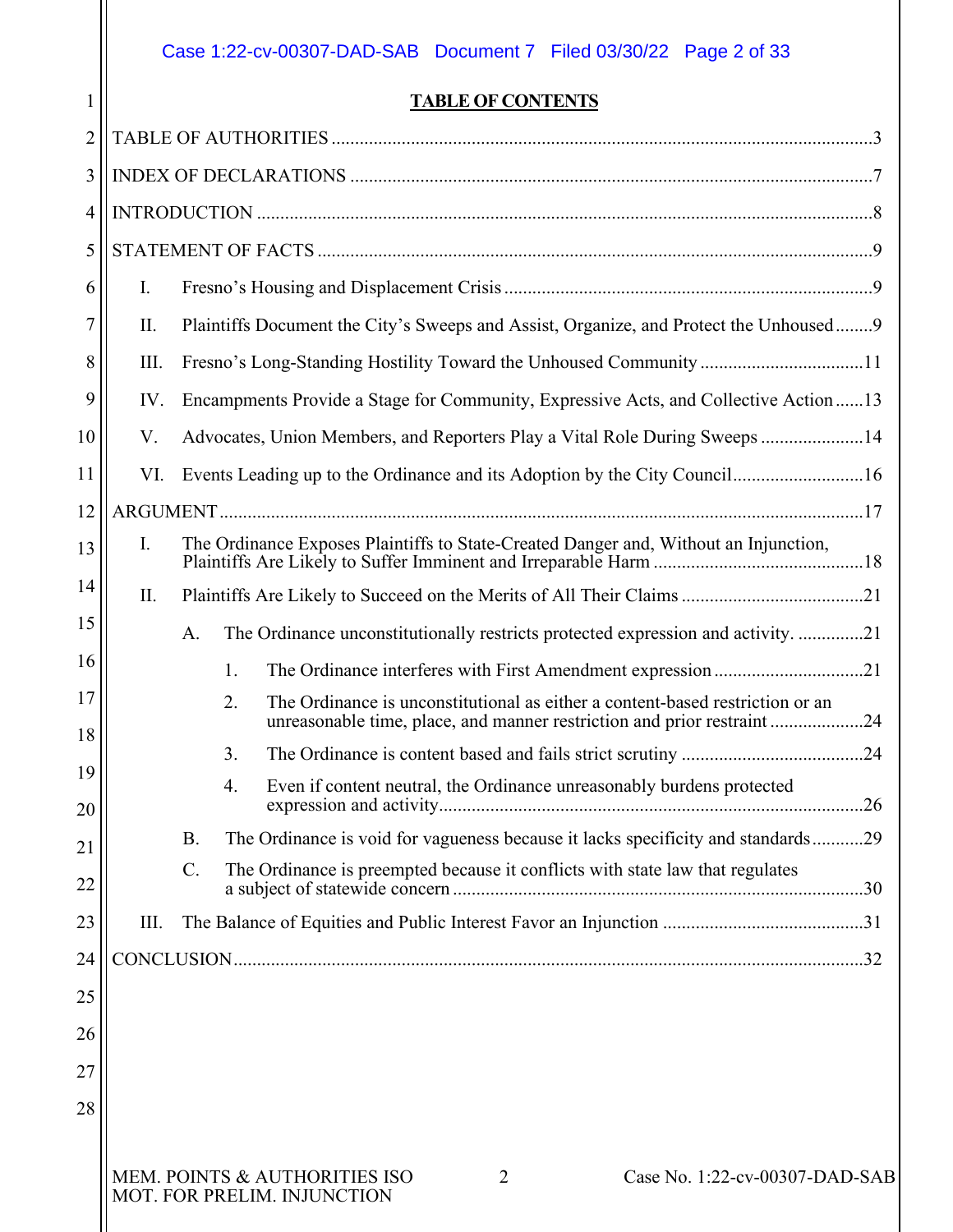<span id="page-2-0"></span>

|                | Case 1:22-cv-00307-DAD-SAB Document 7 Filed 03/30/22 Page 3 of 33                                   |
|----------------|-----------------------------------------------------------------------------------------------------|
|                | <b>TABLE OF AUTHORITIES</b>                                                                         |
| $\overline{2}$ | <b>Cases</b><br>Page(s)                                                                             |
| 3<br>4         | All. for the Wild Rockies v. Cottrell,                                                              |
| 5<br>6         | Am. Fin. Servs. Ass'n v. City of Oakland,                                                           |
| $\overline{7}$ | Askins v. U.S. Dep't of Homeland Sec.,                                                              |
| 8<br>9         | Bay Area Peace Navy v. United States,                                                               |
| 10<br>11       | Berger v. City of Seattle,                                                                          |
| 12             | Bible Club v. Placentia-Yorba Linda Sch. Dist.,                                                     |
| 13<br>14       | Church of the Lukumi Babalu Aye, Inc. v. City of Hialeah,                                           |
| 15             | Comite de Jornaleros de Redondo Beach v. City of Redondo Beach,                                     |
| 16<br>17       | Comm. to Protect Our Agric. Water v. Occidental Oil & Gas Corp.,<br>9                               |
| 18<br>19       | Doe v. Harris,                                                                                      |
| 20             | Edge v. City of Everett,                                                                            |
| 21<br>22       | Elrod v. Burns,                                                                                     |
| 23<br>24       | Forsyth Cnty. v. Nationalist Movement,                                                              |
| 25             | Fort Lauderdale Food Not Bombs v. City of Fort Lauderdale,                                          |
| 26<br>27       | Fort Lauderdale Food Not Bombs v. City of Fort Lauderdale,                                          |
| 28             | Foti v. City of Menlo Park,                                                                         |
|                | MEM. POINTS & AUTHORITIES ISO<br>Case No. 1:22-cv-00307-DAD-SAB<br>3<br>MOT. FOR PRELIM. INJUNCTION |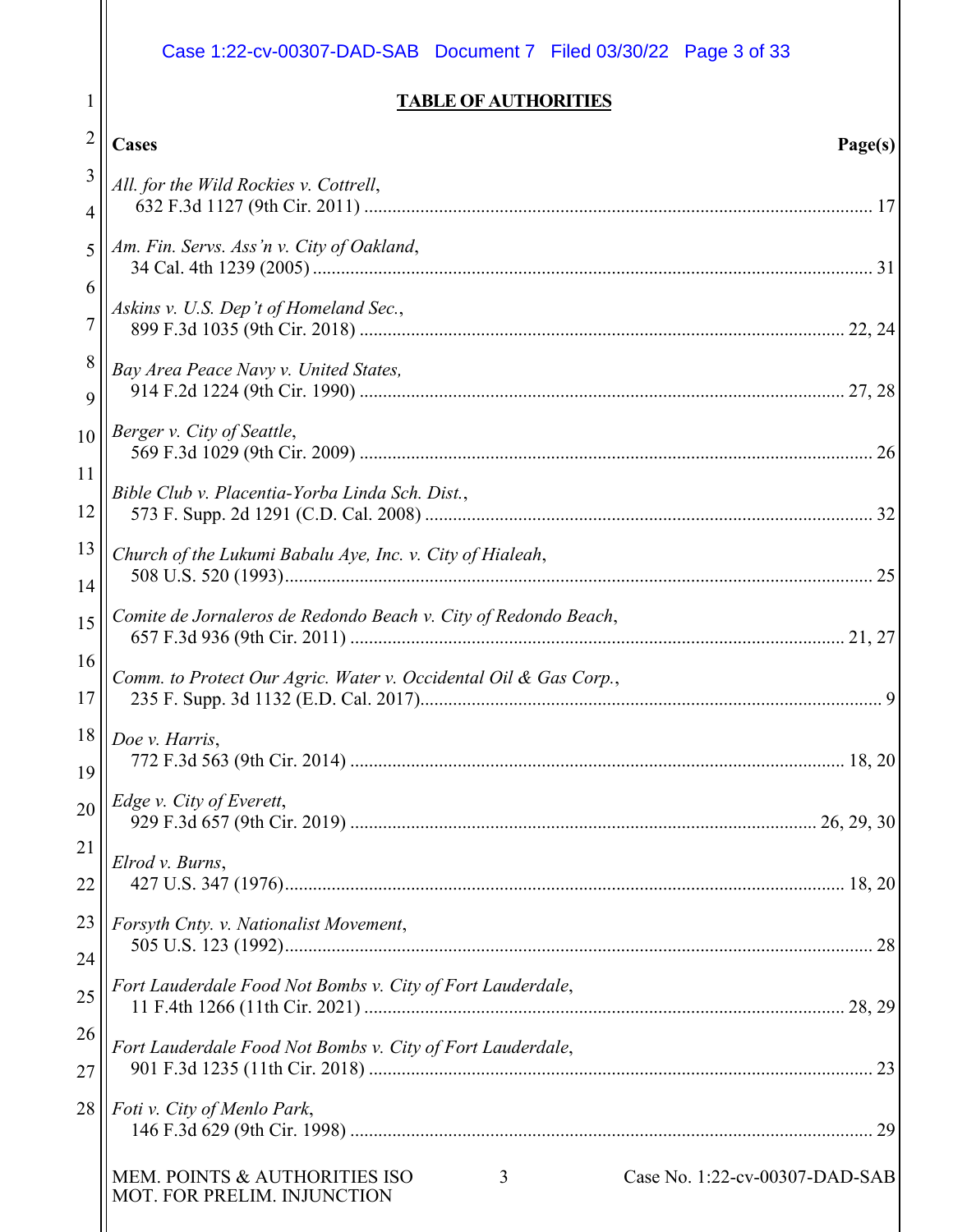# Case 1:22-cv-00307-DAD-SAB Document 7 Filed 03/30/22 Page 4 of 33

|                | Frisby v. Schultz,                                                                                  |
|----------------|-----------------------------------------------------------------------------------------------------|
| 2              | 27                                                                                                  |
| $\overline{3}$ | Galvin v. Hay,<br>28                                                                                |
| 4              |                                                                                                     |
| 5              | Grayned v. City of Rockford,<br>29                                                                  |
| 6              | Haggis v. City of Los Angeles,                                                                      |
| $\overline{7}$ |                                                                                                     |
| 8              | Helbach v. City of Long Beach,                                                                      |
| 9              | Hoye v. City of Oakland,                                                                            |
| 10             | 26                                                                                                  |
| 11             | In re White,                                                                                        |
| 12             |                                                                                                     |
| 13             | Index Newspapers LLC v. U.S. Marshals Serv.,                                                        |
| 14             | Kaahumanu v. Hawaii,                                                                                |
| 15             |                                                                                                     |
| 16             | Kennedy v. City of Ridgefield,<br>18                                                                |
| 17             |                                                                                                     |
| 18             | Kolender v. Lawson,<br>27                                                                           |
| 19             | Legend Night Club v. Miller,                                                                        |
| 20             |                                                                                                     |
| 21             | Leiserson v. City of San Diego,                                                                     |
| 22             |                                                                                                     |
| 23             | McCullen v. Coakley,                                                                                |
| 24             | NAACP v. Alabama ex rel. Patterson,                                                                 |
| 25             |                                                                                                     |
| 26             | NAACP v. Claiborne Hardware Co.,                                                                    |
| 27             |                                                                                                     |
| 28             | Nken v. Holder,                                                                                     |
|                |                                                                                                     |
|                | MEM. POINTS & AUTHORITIES ISO<br>Case No. 1:22-cv-00307-DAD-SAB<br>4<br>MOT. FOR PRELIM. INJUNCTION |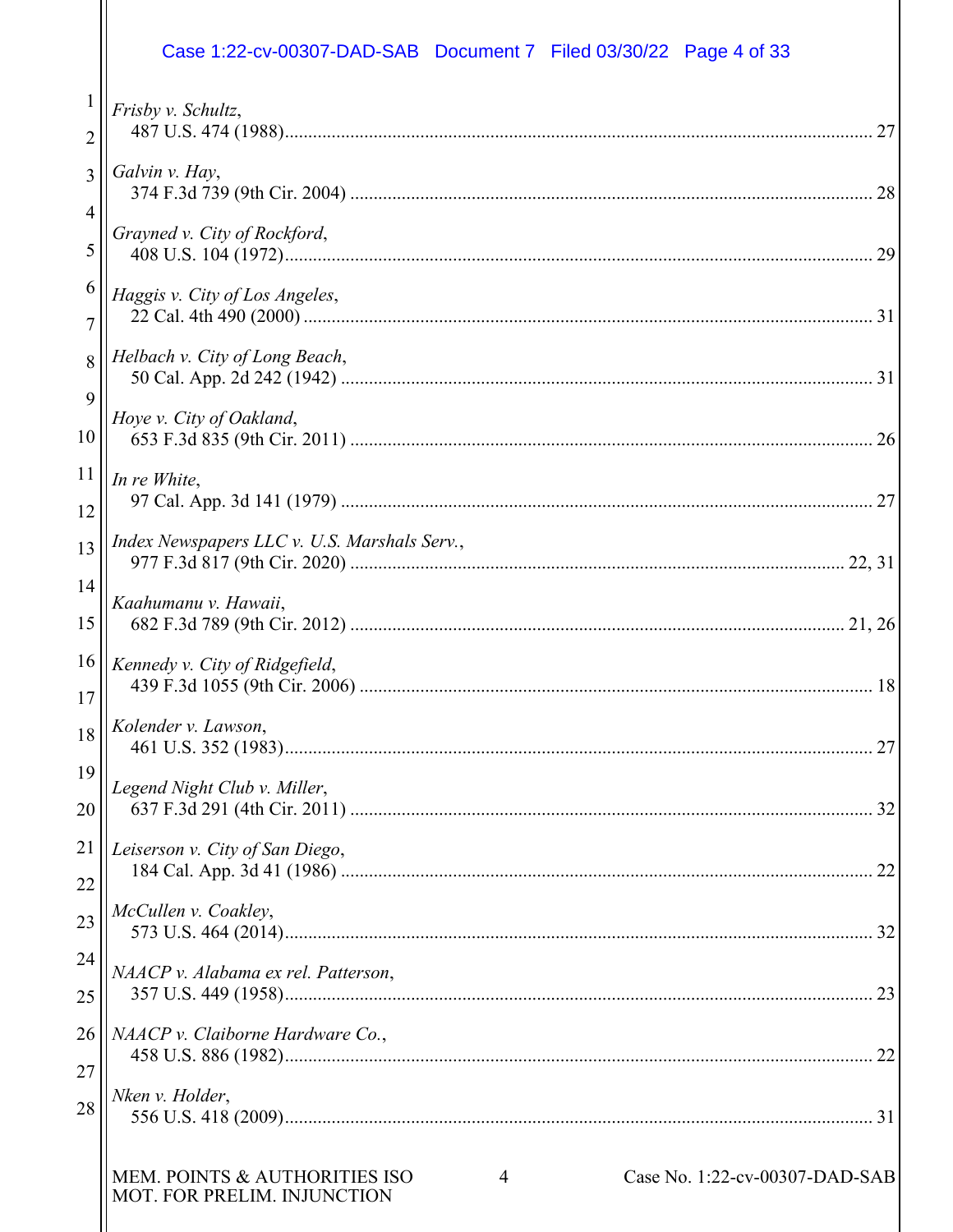#### 1 2 3 4 5 6 7 8 9 10 11 12 13 14 15 16 17 18 19 20 21 22 23 24 25 *Nunez by Nunez v. City of San Diego*, 114 F.3d 935 (9th Cir. 1997) ................................................................................................................ [32](#page-31-3) *Reed v. Town of Gilbert, Ariz.*, 576 U.S. 155 (2015).................................................................................................................. [24,](#page-23-3) [25,](#page-23-4) [26](#page-25-4) *Sausalito/Marin Cnty. Chapter of Cal. Homeless Union v. City of Sausalito*, 522 F. Supp. 3d 648 (N.D. Cal. 2021).................................................................................................. [18](#page-17-4) *Societa per Azioni de Navigazione Italia v. City of Los Angeles*, 31 Cal. 3d 446 (1982) ........................................................................................................................... [31](#page-30-5) *Sorrell v. IMS Health Inc.*, 564 U.S. 552 (2011).............................................................................................................................. [20](#page-19-2) *Spence v. State of Wash.*, 418 U.S. 405 (1974).............................................................................................................................. [23](#page-22-1) *Thomas v. Chicago Park Dist.*, 534 U.S. 316 (2002).............................................................................................................................. [28](#page-27-4) *United Farm Workers v. U.S. Dep't of Labor*, 509 F. Supp. 3d 1225 (E.D. Cal. 2020)................................................................................................. 32 *United States v. Baugh*, 187 F.3d 1037 (9th Cir. 1999) .................................................................................................. [22,](#page-21-4) [24,](#page-23-5) [29](#page-28-4) *United States v. Stevens*, 559 U.S. 460 (2010).............................................................................................................................. [21](#page-20-5) *Valle Del Sol Inc. v. Whiting*, 709 F.3d 808 (9th Cir. 2013) ................................................................................................................ [25](#page-24-1) *Valle del Sol Inc. v. Whiting*, 732 F.3d 1006 (9th Cir. 2013) ........................................................................................................ [18,](#page-17-5) [20](#page-19-3) *Vill. of Arlington Heights v. Metro. Hous. Dev. Corp.*, 429 U.S. 252 (1977).............................................................................................................................. [25](#page-24-2) *Ward v. Rock Against Racism*, 491 U.S. 781 (1989).................................................................................................................. [24,](#page-23-6) [25,](#page-24-3) [26](#page-25-5) *Watters v. Otter*, 955 F. Supp. 2d 1178 (D. Idaho 2013) ................................................................................................. [23](#page-22-2) Case 1:22-cv-00307-DAD-SAB Document 7 Filed 03/30/22 Page 5 of 33

26 27 *Winter v. Nat. Res. Def. Council, Inc.*, 555 U.S. 7 (2008).................................................................................................................................. [17](#page-16-2)

28

MOT. FOR PRELIM. INJUNCTION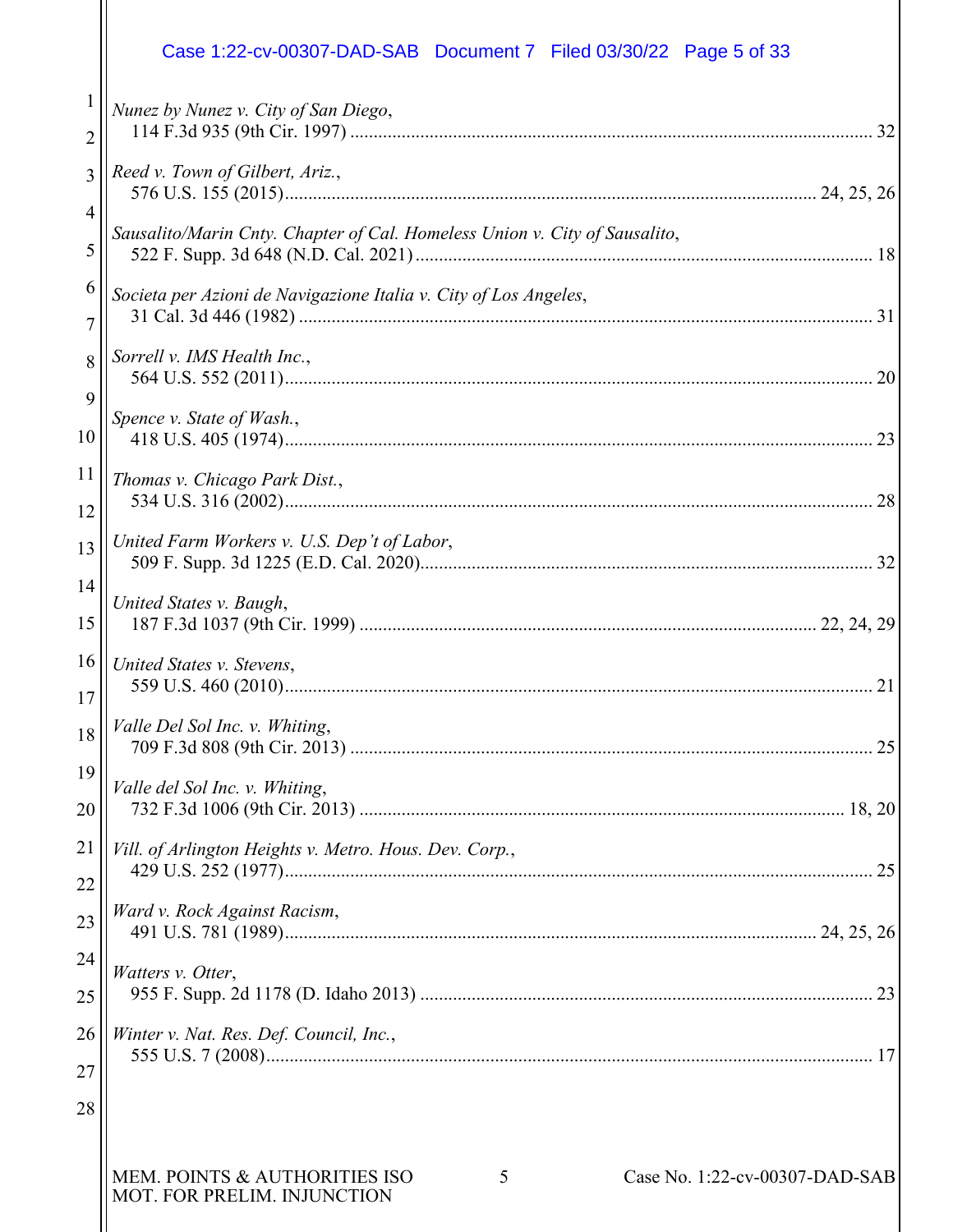# Case 1:22-cv-00307-DAD-SAB Document 7 Filed 03/30/22 Page 6 of 33

| $\mathbf{1}$    | <b>Statutes</b>                                                                                  |
|-----------------|--------------------------------------------------------------------------------------------------|
| $\overline{2}$  |                                                                                                  |
| $\mathfrak{Z}$  |                                                                                                  |
| $\overline{4}$  |                                                                                                  |
| 5               |                                                                                                  |
| 6<br>7          | <b>Rules</b>                                                                                     |
| 8               |                                                                                                  |
| 9               | <b>Other Authorities</b>                                                                         |
| 10              | 22                                                                                               |
| 11              |                                                                                                  |
| 12              |                                                                                                  |
| 13              |                                                                                                  |
| 14              |                                                                                                  |
| 15              |                                                                                                  |
| 16              |                                                                                                  |
| 17<br>18        |                                                                                                  |
| 19              |                                                                                                  |
| 20              |                                                                                                  |
| $\overline{21}$ |                                                                                                  |
| 22              |                                                                                                  |
| 23              |                                                                                                  |
| 24              |                                                                                                  |
| 25              |                                                                                                  |
| 26              |                                                                                                  |
| 27              |                                                                                                  |
| 28              |                                                                                                  |
|                 | MEM. POINTS & AUTHORITIES ISO MOT. FOR PRELIM. INJUNCTION<br>Case No. 1:22-cv-00307-DAD-SAB<br>6 |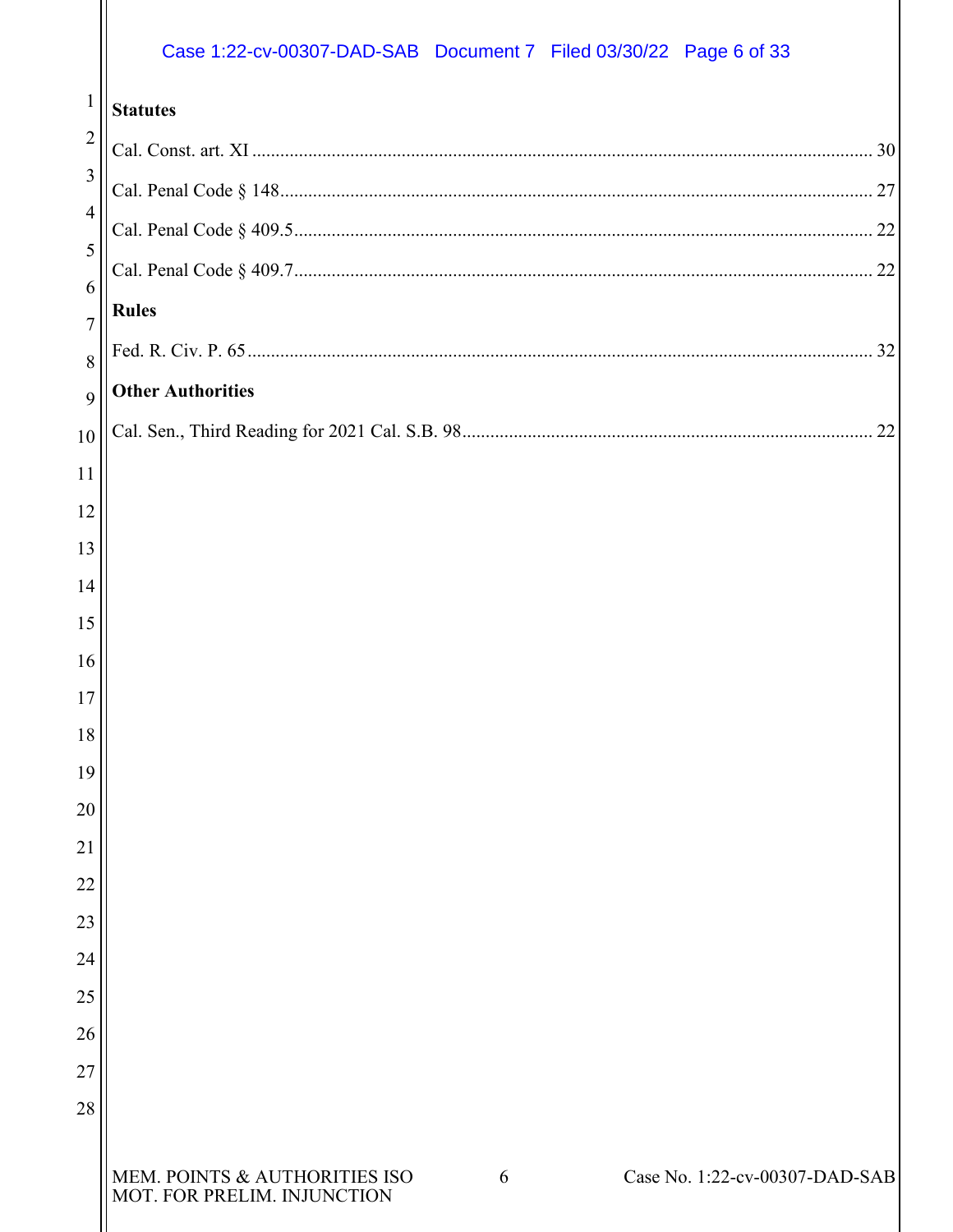# <span id="page-6-0"></span>MEM. POINTS & AUTHORITIES ISO Case No. 1:22-cv-00307-DAD-SAB MOT. FOR PRELIM. INJUNCTION **INDEX OF DECLARATIONS** 1. Declaration of Desiree "Dez" Martinez ISO Plaintiffs' Mot. Prelim. Injunction with Exhibits 2. Declaration of Robert McCloskey ISO Plaintiffs' Mot. Prelim. Injunction with Exhibits 3. Declaration of Alexandra Alvarado ISO Plaintiffs' Mot. Prelim. Injunction with Exhibits 4. Declaration of Cindy Piombino ISO Plaintiffs' Mot. Prelim. Injunction with Exhibits 5. Declaration of Crystal Sanchez ISO Plaintiffs' Mot. Prelim. Injunction 6. Declaration of Estevan Hernandez ISO Plaintiffs' Mot. Prelim. Injunction 7. Declaration of Rosemary Juarez-Deleon ISO Plaintiffs' Mot. Prelim. Injunction with Exhibits 8. Declaration of Fred Valdez ISO Plaintiffs' Mot. Prelim. Injunction with Exhibits Case 1:22-cv-00307-DAD-SAB Document 7 Filed 03/30/22 Page 7 of 33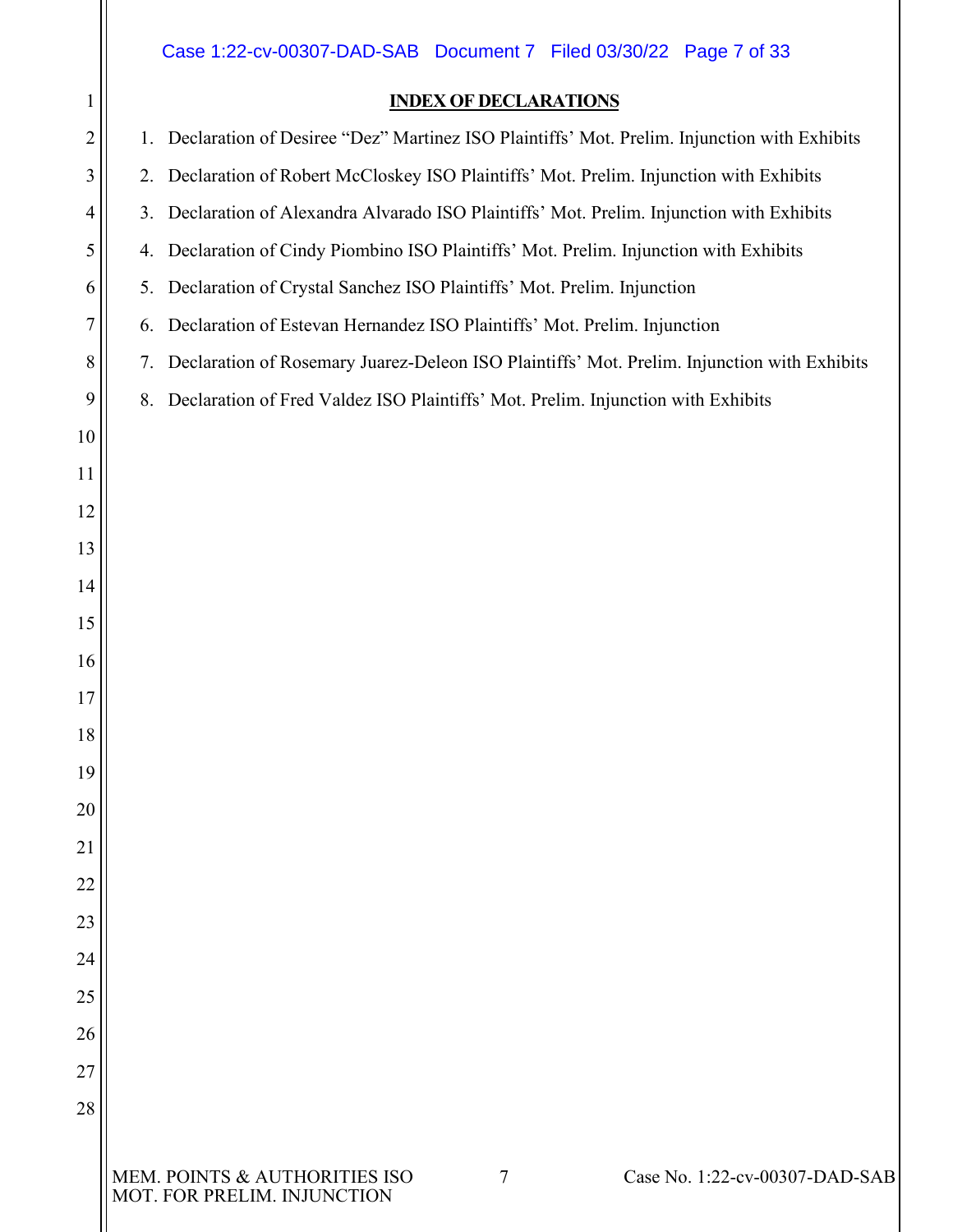#### **INTRODUCTION**

2 3 4 Public scrutiny is a powerful antidote to the abuse of power. It is also essential to accountability. This lawsuit seeks to enjoin the recent efforts by the City of Fresno (the "City" or "Fresno") to hide from public view, intensify its misconduct, and then avoid liability for wrongdoing.

5 6 7 8 9 10 11 12 13 Fresno, one of many places plagued by a severe housing crisis, has a long history of mistreating its unhoused community. Despite the lack of available shelter, the City deems homeless encampments a "public nuisance" and targets these locations for frequent dismantling, or "sweeps." This so-called abatement can be chaotic, with city law enforcement, staff, and contractors showing up early in the morning on little to no notice, rushing people to pack and leave, and then trashing what people are unable to salvage immediately. Plaintiffs Dez Martinez, Fresno Homeless Union, Faith in the Valley, and Robert McCloskey (collectively, "Plaintiffs") attend the City's abatement sweeps to provide aid, representation, and support. Plaintiffs also monitor, document, and report on the City's actions. Their watchful eyes have proven essential to protecting the people and property targeted by sweeps.

14 15 16 17 18 19 20 21 But Fresno is now cracking down on Plaintiffs' efforts. The City recently amended Section 10- 616 of the Fresno Municipal Code (the "Ordinance") to impose criminal sanctions and fines for "unauthorized entry" into areas "while an abatement is in progress."<sup>[1](#page-7-1)</sup> By implementing this kind of buffer zone, the Ordinance improperly allows city staff and contractors to prohibit speech, expression, association, and even movement in public areas, where the City's ability to restrict such protected activity is most limited. Moreover, the Ordinance's unconstitutionally vague language about when and where it applies invites discriminatory enforcement. The Ordinance further contravenes well-established state law by purporting to immunize from liability the city staff and contractors involved in abatements.

22 23 24 25 26 27 Without the specter of scrutiny or liability, city staff and contractors are likely to engage in more frequent, aggressive, and destructive sweeps. The Ordinance thus exposes Plaintiffs and the unhoused community to state-created dangers and threatens them with immediate and irreparable harm. It also violates, on its face, fundamental rights protected under the United States and California Constitutions. Plaintiffs therefore respectfully urge the Court to protect them from harm, vindicate their rights, and advance the public interest by issuing a preliminary injunction against enforcement of the Ordinance.

<span id="page-7-1"></span>28

<span id="page-7-0"></span>1

<sup>1</sup> Fresno, Cal., Am. Ord. 2022-02, § 1 (eff. Mar. 31, 2022); *see also* Complaint, Ex. A, ECF No. 1.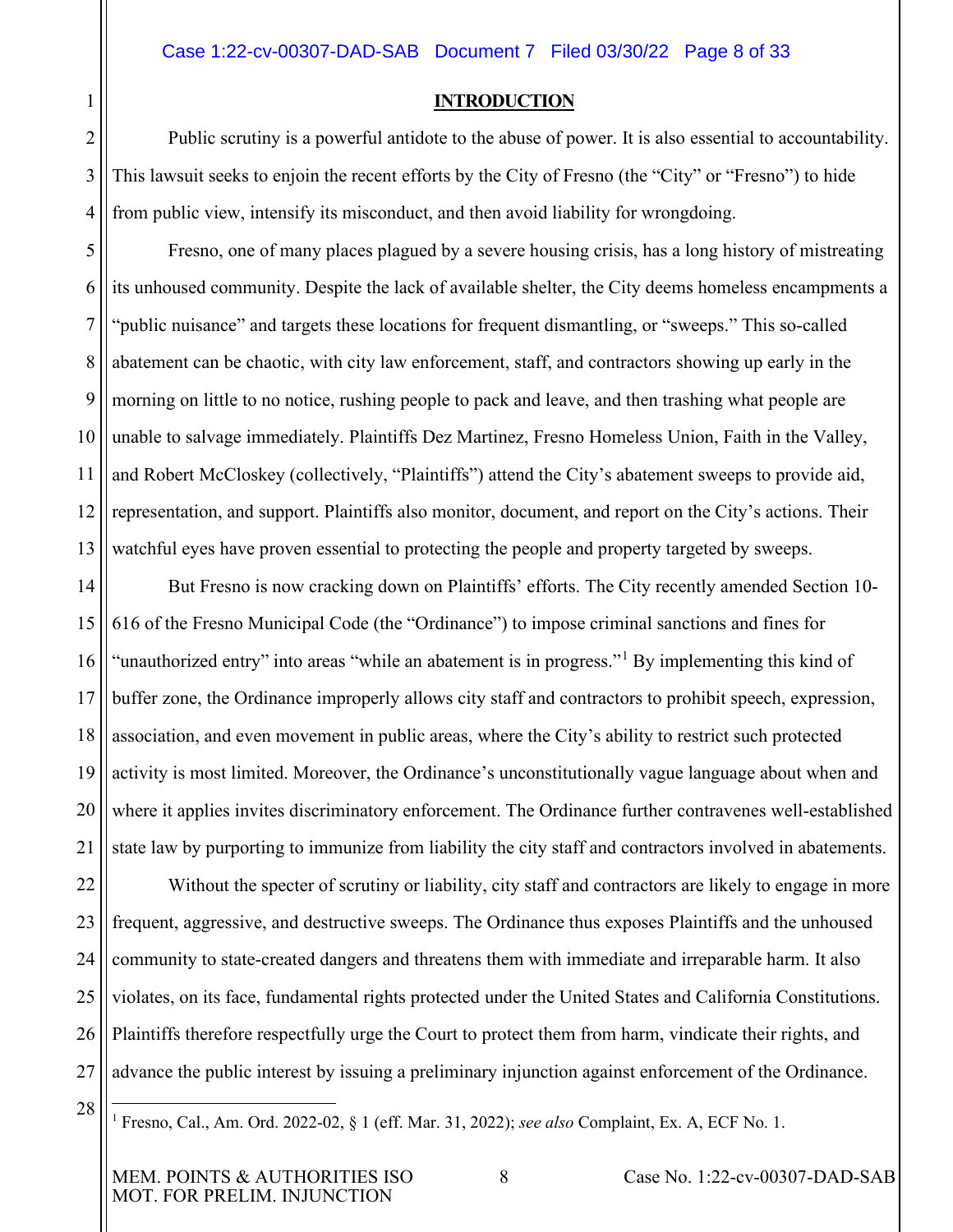<span id="page-8-0"></span>1 2

#### **STATEMENT OF FACTS**

#### <span id="page-8-1"></span>**I. Fresno's Housing and Displacement Crisis**

3 4 5 6 7 8 Fresno is facing a severe housing and displacement crisis exacerbated by growing income inequality and a lack of affordable housing. The City estimates that, at present, 5,200 people in the Fresno-Madera region lack housing, and, of this total, 4,200 people live within Fresno City limits. Plaintiffs and others familiar with the situation on the ground believe this number is an underestimate. Martinez Decl.  $\P$  11. But there is no dispute that the crisis is growing. Even the City acknowledges that, since [2](#page-8-4)019, the number of unhoused persons in the region has more than doubled.<sup>2</sup>

9 10 11 12 13 14 15 Despite the evident and desperate need, Fresno lacks sufficient emergency shelter bed options, space in transitional housing, and permanent supportive housing. The City acknowledges that it has more unhoused persons than services or beds, reporting just 1,500 beds for more than 4,000 unhoused persons.<sup>[3](#page-8-5)</sup> As a result, the City's shelters regularly turn people away, and many people have nowhere to live but in tents and other makeshift shelters in public parks, on sidewalks, and in other public spaces. Hernandez Decl. ¶¶ 3–4; Juarez-Deleon Decl. ¶¶ 3, 5–6, 9, 11–12; Valdez Decl. ¶¶ 2, 5. The City recently estimated that there are 6[4](#page-8-6) "encampments" and 479 "shanties" in the area.<sup>4</sup>

16

#### <span id="page-8-2"></span>**II. Plaintiffs Document the City's Sweeps and Assist, Organize, and Protect the Unhoused**

17 18 19 20 Plaintiffs are dedicated advocates, organizers, reporters, and organizations. They are committed to holding the City accountable by monitoring and reporting on the manner in which the City treats its unhoused residents. And they fear that the Ordinance will chill or prevent their important advocacy, organizing, monitoring, and reporting.

21 22 23 Ms. Martinez is the founder of the Fresno-based group We Are Not Invisible, and the president of the Fresno Homeless Union ("Homeless Union" or "Union"). Martinez Decl. ¶¶ 2–3. As the Union's lead organizer, she regularly visits encampments, organizing residents and distributing needed aid to

<sup>24</sup>

<span id="page-8-4"></span><sup>25</sup> 26 <sup>2</sup> *See* Fresno City Council Workshop, *Summary of 2021 Homeless Services Investments* at 5–6 (Jan. 13, 2022), [https://tinyurl.com/bddk8299.](https://tinyurl.com/bddk8299) The Court may take judicial notice of documents, like this Fresno City Council presentation, that are "matters of the public record." *Comm. to Protect Our Agric. Water v. Occidental Oil & Gas Corp.*, 235 F. Supp. 3d 1132, 1152 (E.D. Cal. 2017).

<span id="page-8-6"></span><span id="page-8-5"></span><sup>27</sup> 28 <sup>3</sup> *See* Fresno City Council Workshop, *Introducing the City's Homeless Assistance Response Team* at 4 (Jan. 27, 2022),<https://tinyurl.com/4u48e4wu> (hereinafter "*HART Report*").

<span id="page-8-3"></span><sup>4</sup> *See HART Report* at 5.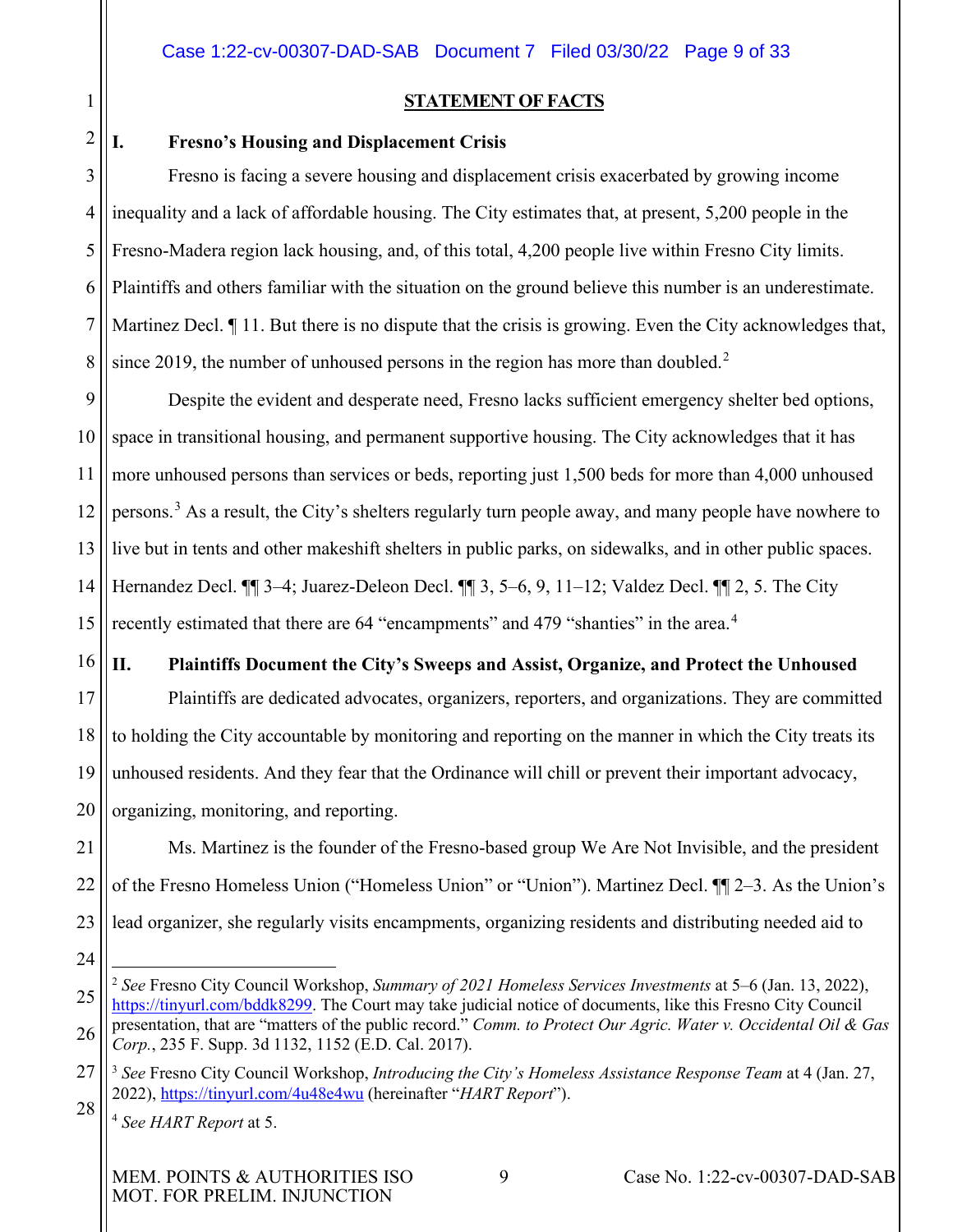#### Case 1:22-cv-00307-DAD-SAB Document 7 Filed 03/30/22 Page 10 of 33

1 2 3 4 5 unhoused people. *Id.* ¶ 4. She also attends encampment sweeps—often wearing clothes representing the Union and We Are Not Invisible—to represent and assist people targeted by those sweeps and to document how city law enforcement, staff, and contractors conduct their official business. *Id.* ¶¶ 4, 6, 19, 22. She frequently "livestreams" sweeps and other abatement activity to a Facebook page called "Homeless in Fresno" that she administers, which has a reported 14,000 followers. *Id.* ¶¶ 7–8.

6 7 8 9 10 11 12 13 14 15 16 17 The Fresno Homeless Union is an unincorporated association of unhoused and housing-insecure individuals, organizers, and representatives. *Id.* ¶ 3. Formed in 2021, it is a member local of the California Homeless Union and is affiliated with the National Union of the Homeless. Sanchez Decl. ¶¶ 2, 5. Most of its officers and members live in homeless encampments. *Id.* ¶ 3. The Union's mission is to organize, represent, and support Fresno's unhoused community with the goal of achieving actual, durable, and permanent housing for all. *Id.* ¶ 6. It accomplishes this mission by organizing unhoused individuals in encampments so that members are able to advocate for their own interests and provide each other with mutual aid and protection. *Id*.  $\P\P$  8–9. The Union also sends its organizers and officers into encampments during sweeps and other abatement activity in order to maintain solidarity and provide critical representation and assistance. *Id.* ¶ 10. In addition, the Union generates and also shares content on its social media pages to expose the abuses that occur during encampment sweeps and to highlight the key role that the Union plays during such sweeps. *Id.* ¶ 9

18 19 20 21 22 23 24 25 Faith in the Valley is a non-profit organization that uses grassroots faith-based organizing and advocacy to address problems of equity. Alvarado Decl. ¶ 2. In recent years, Faith in the Valley has focused its work on the housing and homelessness crisis in Fresno. *Id.* ¶¶ 2, 18. Its community organizers and volunteers attend the City's encampment sweeps and other abatement activity; spearhead mass public comments advocating for affordable housing and an end to sweeps; and lead rallies and events to push the City to address Fresno's housing crisis and to educate residents about the City's practices. *Id.* ¶¶ 3–5, 7, 16. The conditions that Faith in the Valley organizers observe during sweeps and the relationships that they build with unhoused people set the course of its advocacy. *Id.* ¶¶ 7, 17.

26 27 28 Mr. McCloskey is the homelessness and housing beat reporter for Community Alliance. McCloskey Decl.  $\P$  1. He regularly publishes articles on the City's actions and policies regarding homelessness and housing. *Id.* He is also an advocate for unhoused individuals in Fresno. *Id.* ¶ 3. As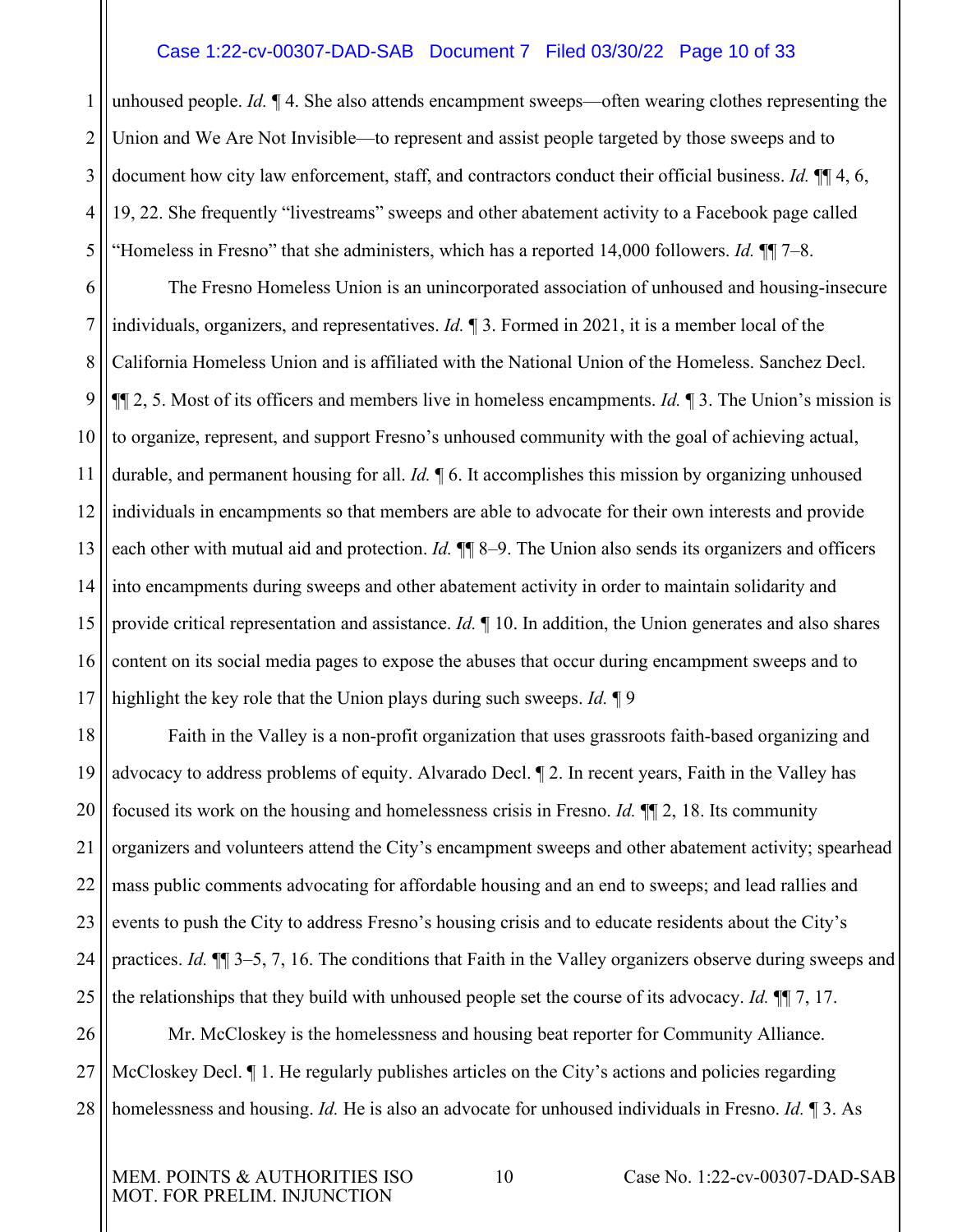# Case 1:22-cv-00307-DAD-SAB Document 7 Filed 03/30/22 Page 11 of 33

1 2 3 4 both a reporter and advocate, Mr. McCloskey frequently attends encampments sweeps. *Id.* ¶¶ 2–3. During sweeps, he interviews unhoused people and City officials, turning his investigatory work into articles that describe the conditions and conduct he observes. *Id.* ¶¶ 4, 8, 13–15. He also assists unhoused people by documenting mistreatment and helping to protect their belongings. *Id.* ¶¶ 9–13.

5

# <span id="page-10-0"></span>**III. Fresno's Long-Standing Hostility Toward the Unhoused Community**

6 7 8 9 10 11 12 13 14 15 Fresno has attempted to address its housing and displacement crisis by proposing policies that often fail to respect the dignity and humanity of unhoused people. The rhetoric that public officials use to justify these policies and practices can be dehumanizing. They describe unhoused people as a threat to public safety and a form of blight that needs to be "swept up" and excluded from public places where housed people gather. Official narratives treat unhoused people less as neighbors and constituents, and more as scapegoats for a host of dynamic and complex urban challenges. Rarely do these narratives include in the public dialogue the voices and interests of people who have been displaced. Encampment sweeps are an outgrowth of these dehumanizing practices. The City has long pursued systematic sweeps and other abatement activities that force unhoused residents to leave their resting and sleeping places or risk criminal citation, arrest, and destruction of property.

16 17 18 19 20 21 22 23 24 In 2006, Fresno's inhumane manner of conducting encampment sweeps gave rise to a successful lawsuit. Specifically, in *Kincaid v. City of Fresno*, a group of unhoused persons obtained injunctive relief, and then a settlement, to stop the City from intentionally and indiscriminately taking and destroying their personal property.<sup>[5](#page-10-1)</sup> The *Kincaid* lawsuit was successful in part because unhoused people, advocates, and reporters were able to provide the court with detailed evidence about encampment sweeps and other abatement activities that they witnessed from near vantage points. One independent reporter attested that he had observed city staff toss unhoused peoples' tents, bulging with their belongings, straight into a dumpster.<sup>[6](#page-10-2)</sup> Other witnesses explained to the court how police officers had used force to clear an area<sup>[7](#page-10-3)</sup> and how advocates' presence had saved an unhoused person from being

25

<span id="page-10-3"></span><span id="page-10-2"></span>28

MEM. POINTS & AUTHORITIES ISO 11 Case No. 1:22-cv-00307-DAD-SAB MOT. FOR PRELIM. INJUNCTION

<span id="page-10-1"></span><sup>26</sup> 27 <sup>5</sup> Statement of Decision re: Preliminary Injunction ¶ 31, *Kincaid v. City of Fresno*, No. 1:06-cv-01445-LJO-SKO (E.D. Cal. Dec. 8, 2006) (hereinafter "*Kincaid*"), ECF No. 91 at 83.

<sup>6</sup> Decl. of Mike Rhodes, *Kincaid* (Oct. 17, 2006), ECF No. 14.

<sup>7</sup> Decl. of Logan Siler, *Kincaid* (Nov. 6, 2006), ECF No. 56.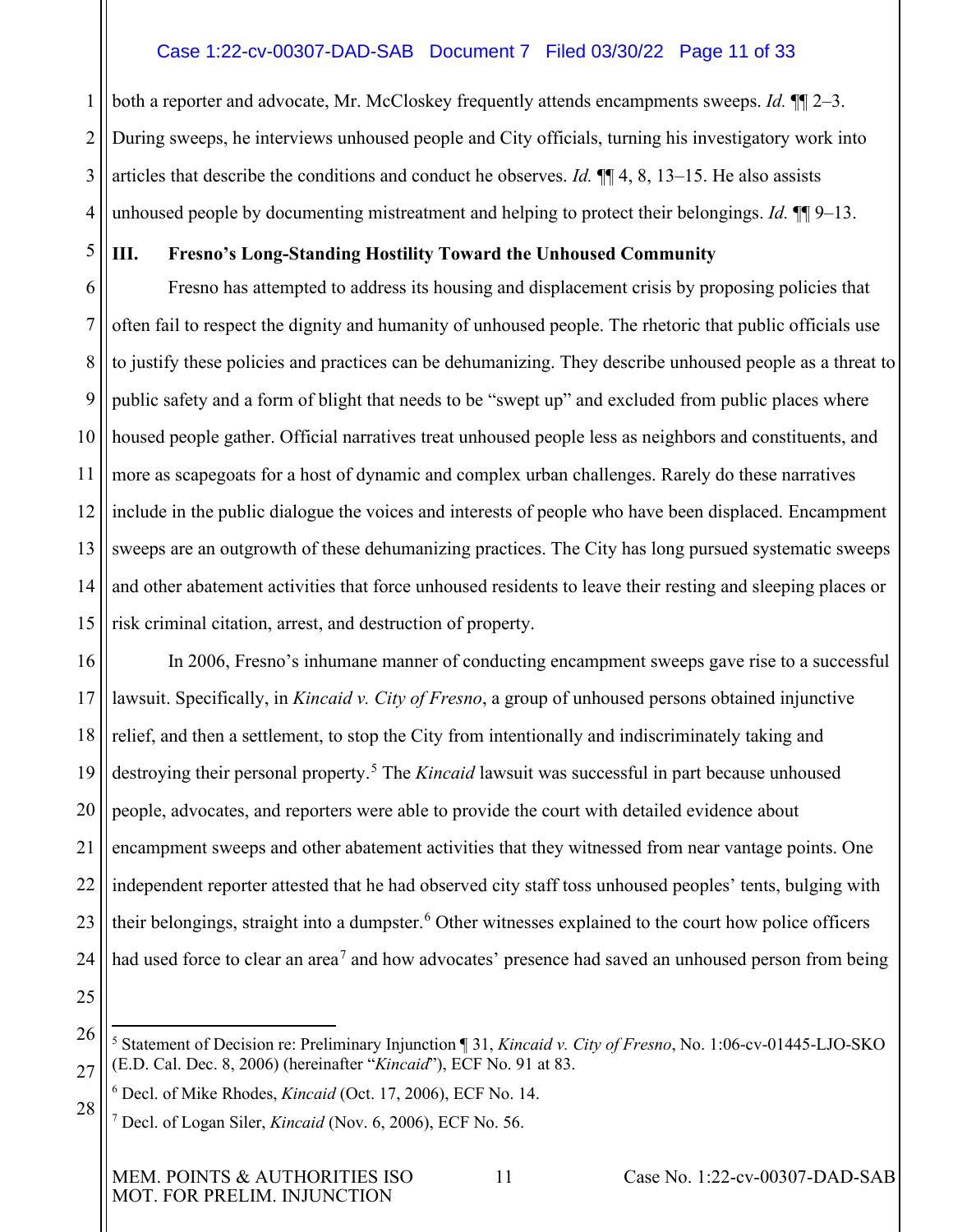# Case 1:22-cv-00307-DAD-SAB Document 7 Filed 03/30/22 Page 12 of 33

1 2 run over by a bulldozer.<sup>[8](#page-11-0)</sup> Forced to reckon with the unlawfulness of these practices, the City settled the case and agreed to provide notice before conducting sweeps and to not destroy property during sweeps.<sup>[9](#page-11-1)</sup>

3 4 5 6 7 8 9 10 11 12 13 14 15 Notwithstanding the City's promises, many of the problems raised in the *Kincaid* case persist, particularly as the unhoused population in Fresno grows and the City increases the frequency of its sweeps and abatements in publicly visible areas like parks and sidewalks. Martinez Decl. ¶ 18; Hernandez ¶ 5. Today, those targeted by sweeps still typically receive little to no notice before abatements takes place.[10](#page-11-2) Juarez-Deleon Decl. ¶¶ 5–6, 10; Valdez ¶ 7; Martinez Decl. ¶ 18; Piombino Decl. ¶¶ 16–17. Abatement crews tend to start their work very early in the morning while unhoused individuals are just waking up and gathering their belongings. Hernandez Decl. ¶ 5; Juarez-Deleon Decl. ¶¶ 6, 10; Valdez Decl. ¶ 7; Martinez Decl. ¶¶ 21, 23. City staff and contractors bring heavy machinery into an abatement area while people are actively packing up, such that front loaders and dump trucks are often in close proximity to unhoused persons during a sweep. Juarez-Deleon Decl. ¶ 10; Alvarado Decl. ¶ 9; Martinez Decl. ¶ 20; McCloskey Decl. ¶ 7; Piombino Decl. ¶ 14. The process of an abatement is almost never linear such that machinery comes in only at the end of a sweep, when unhoused people have moved their belongings from the area and left the encampment.

16 17 18 19 20 21 22 23 24 25 Union members and other unhoused individuals describe how staff rush them to pack whatever they can carry in just a single trip and force them to leave behind what they cannot salvage immediately. Hernandez Decl. ¶ 5; Juarez-Deleon Decl. ¶¶ 5–6, 10; Valdez Decl. ¶¶ 7, 9; Martinez Decl. ¶¶ 21, 25. Many unhoused individuals have had to watch as the City throws away—without the safeguard of adequate due process—precious items, including tents, bedding, clothing, food, mobility devices, identification, and treasured family memorabilia. Hernandez Decl. ¶ 6; Juarez-Deleon Decl. ¶¶ 4–7, 10, 13; Valdez Decl. ¶ 10. These belongings sometimes go straight into waiting dump trucks. Hernandez Decl. ¶ 6; Juarez-Deleon Decl. ¶ 10; Valdez Decl. ¶ 9; Martinez Decl. ¶¶ 21, 23. One unhoused person and Union member who recently experienced an abatement sweep describes the experience as "hectic and traumatic," "like a tornado." Juarez-Deleon Decl. ¶ 13.

<span id="page-11-0"></span>26 <sup>8</sup> Decl. of Liza Apper, *Kincaid* (Oct. 17, 2006), ECF No. 15.

<span id="page-11-1"></span>27 <sup>9</sup> *See* Settlement Agreement, *Kincaid* (June 5, 2008), ECF No. 304-2.

<span id="page-11-2"></span>28 <sup>10</sup> Because the amount of time to pack and prepare makes little difference to someone who has not been offered shelter and otherwise has no place to go, such notice, when provided, remains illusory. Martinez Decl. ¶ 18.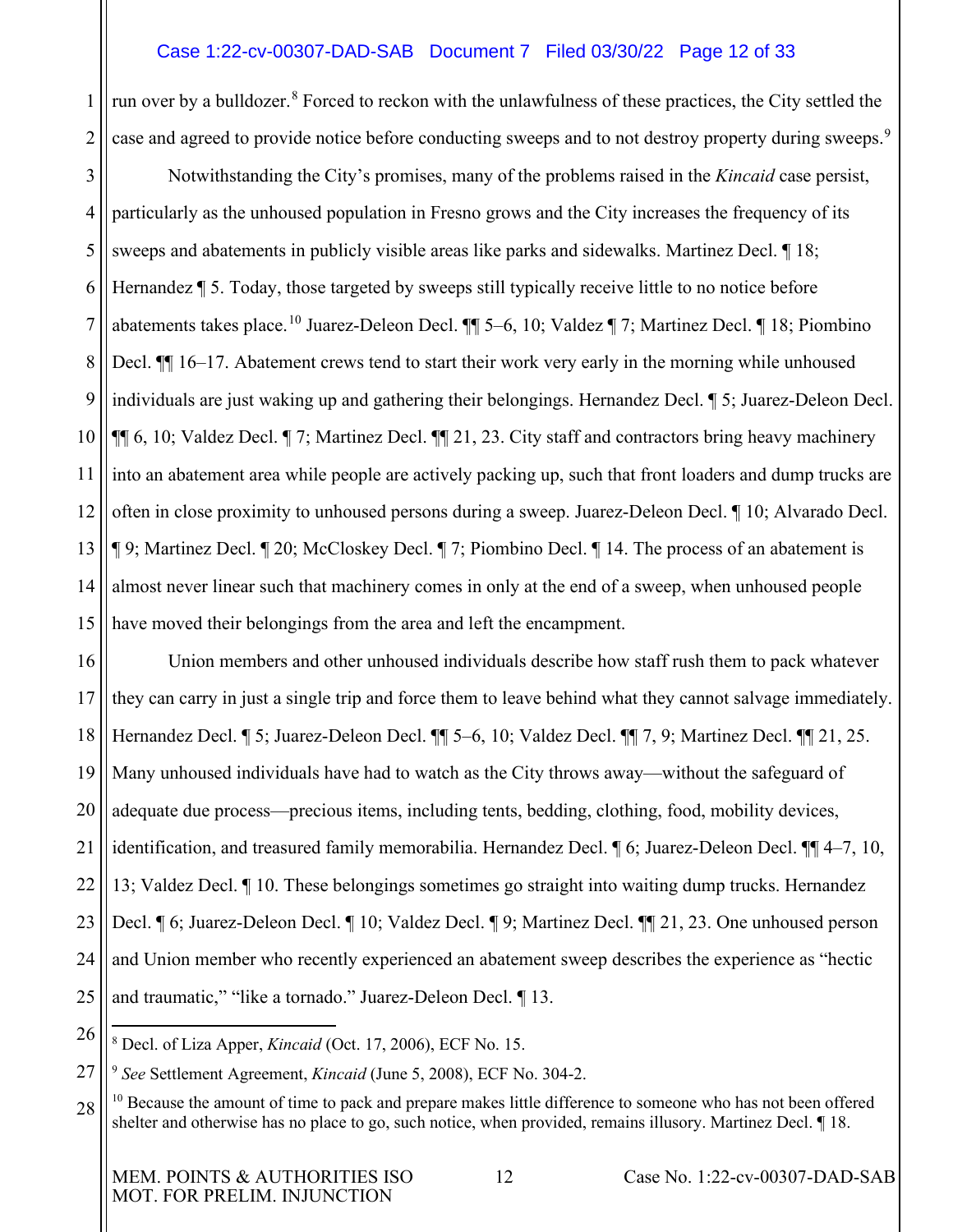### Case 1:22-cv-00307-DAD-SAB Document 7 Filed 03/30/22 Page 13 of 33

1 2 3 4 5 6 7 8 Today, the City also continues to use excessive force when clearing an area. For example, on a morning in February 2020, the City conducted a sweep and abatement of a large encampment known as the "180 Camp." Valdez Decl. ¶ 7. Without any advocates, organizers, or journalists present, the City gave people just 15 minutes to pack what they could carry. *Id.* When Lewis Brown, an unhoused person, allegedly did not pack fast enough during the sweep, he was brutally beaten by city law enforcement.<sup>[11](#page-12-1)</sup> Fearing the same fate, Fred Valdez, a member of the Union also living in the Camp, tried to pack what he could; but before he was done, staff threw his tent filled with necessary survival items and a family heirloom into a dump truck. Valdez Decl.  $\P\P$  9–10.

9 10 11 12 13 14 15 16 At the start of this year, the City began deploying a police-led Homeless Assistance Response Team ("HART") to serve as "compassionate, responsive, lawful and effective outreach leading unsheltered individuals and families to take the first step off the streets and into a new future."<sup>[12](#page-12-2)</sup> HART has already had problems, however. One morning in February 2022, Mr. McCloskey observed HART officers conducting a daily sweep on the sidewalk in front of Poverello House, which provides meals and other services for those in need. McCloskey Decl. ¶ 9. He saw one officer aggressively tell a man to get up and then kick the pillow where the man's head was laying. *Id.* Mr. McCloskey documented this incident and, in response to Mr. McCloskey's advocacy, city officials pledged reform. *Id.* ¶¶ 10–12, 15.

# <span id="page-12-0"></span>**IV. Encampments Provide a Stage for Community, Expressive Acts, and Collective Action**

18 19 20 21 22 23 24 25 Despite the hardships of being without permanent shelter, unhoused people form meaningful communities and "street families." Together, they find and create safer shelter, share resources and information, and, like any community, take care of one another. Plaintiffs are frequently present in encampments, organizing residents in support of their own interests, including by conducting "know your rights" trainings; protecting unhoused persons' physical safety and property; and sharing resources, prayer, rides, food, and information. Martinez Decl.  $\P$  4–5; McCloskey Decl.  $\P$  3; Piombino Decl.  $\P$  3– 4, 6, 11; Sanchez Decl. ¶¶ 8–9; Juarez-Deleon Decl. ¶¶ 9, 15–16; Valdez Decl. ¶ 4. As one member of the Homeless Union explains, "If we have it, we give it. The broader community stereotypes you when

26

<span id="page-12-1"></span><sup>27</sup> 28 <sup>11</sup> *Id.*  $\blacksquare$  8. This incident is the subject of a separate, pending civil rights lawsuit against the City and other defendants. *See* Compl. ¶ 28, *Brown v. City of Fresno*, No. 1:22-cv-00216-JLT-SAB (E.D. Cal. filed Feb. 21, 2022), ECF No. 1.

<span id="page-12-2"></span><sup>12</sup> *See HART Report* at 6.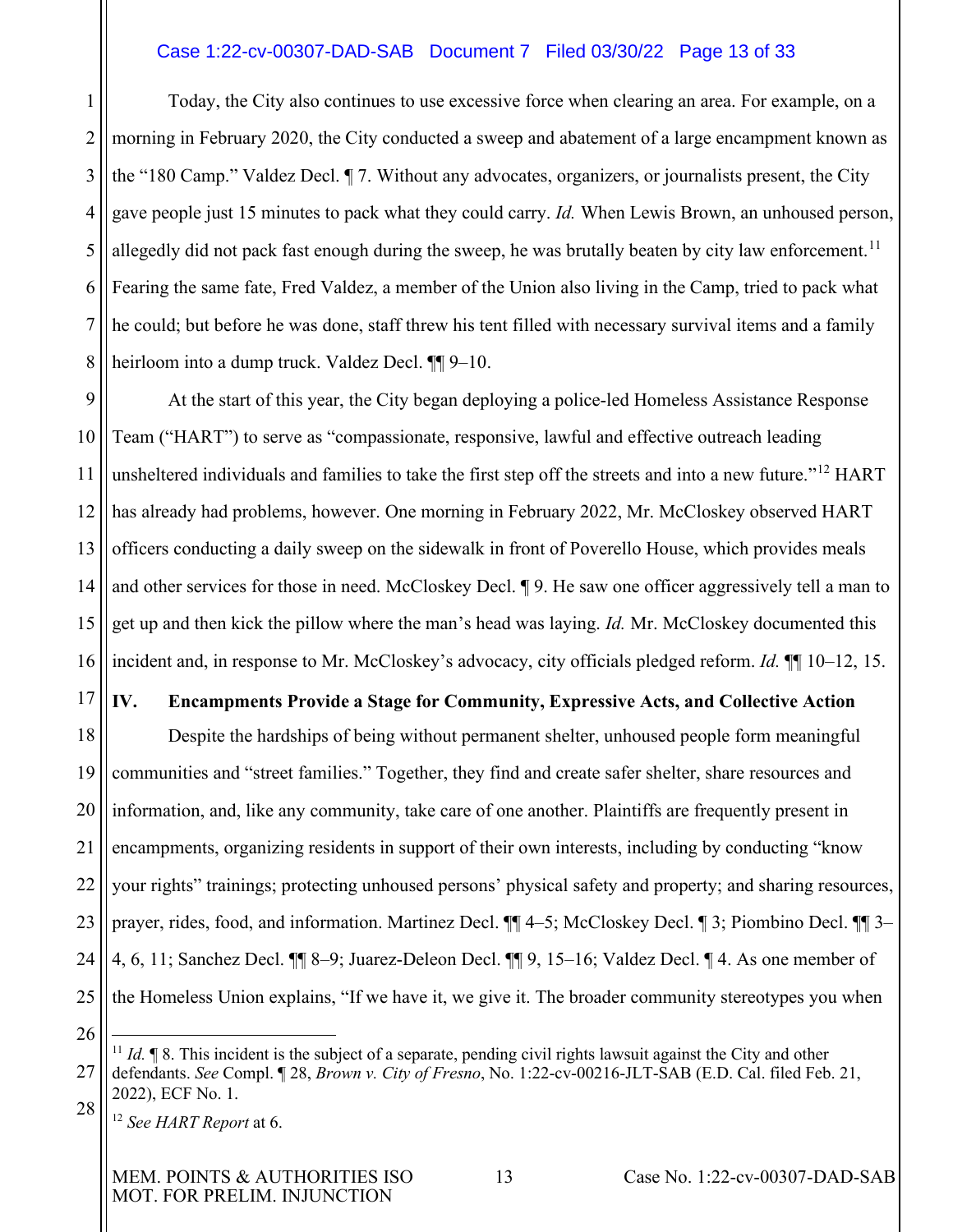1 2 you're homeless. They think you're the lowest. We fight that by trying to build community, by cooking for one another." Juarez-Deleon Decl. ¶¶ 9, 15.

3 4 5 6 7 8 9 10 11 Unhoused people, including Union members, also form encampments to send a collective message about Fresno's housing crisis and to demonstrate their lived struggle with housing insecurity. They convey this message by living in public parks and other visible spaces, including Roeding Park and the sidewalk in front of Poverello House; by wearing apparel and posting signs bearing messages like "We Are Not Invisible" or "California Homeless Union"; and by using tents, a recognizable symbol of protest and the intensifying housing crisis. Martinez Decl. ¶¶ 6, 14–15, 18; Juarez-Deleon Decl. ¶ 12; Valdez Decl. ¶ 5; Sanchez Decl. ¶ 4. Plaintiffs, Union members, and other advocates, organizers, and journalists come together in encampments to convey solidarity with this message and to protest and resist the City's dehumanizing treatment of the unhoused community.

12 13 14 15 16 17 18 Attending encampment sweeps furthers Plaintiffs' message about Fresno's housing crisis. The visual symbol of mutual aid and solidarity during a sweep—that is, unhoused people organizing and helping other unhoused people—is particularly powerful. Union members explain that attending sweeps is their way of speaking up and advocating for their community and street family. As one Union member says, "I go to encampment sweeps to help protect my unhoused 'street family members'" and "give back" to the community. Juarez-Deleon Decl.  $\P$  16. "I don't want people to be treated like I was treated." *Id.*; Martinez Decl. ¶ 5; Sanchez Decl. ¶ 10.

19

# <span id="page-13-0"></span>**V. Advocates, Union Members, and Reporters Play a Vital Role During Sweeps**

20 21 22 23 24 25 26 27 28 Plaintiffs, other advocates, reporters, and organized unhoused persons play a number of important roles during the City's encampment sweeps and other abatement activity. They help prevent, as best they can, the City from seizing, damaging, and destroying unhoused persons' belongings. They do so by "standing guard" near tents and other property so that unhoused persons can make multiple trips to salvage their belongings from immediate destruction. Martinez Decl. ¶ 25. Without this assistance, unhoused persons risk forfeiting any belongings that they cannot carry on their first trip clearing an area. *Id.*; Alvarado Decl. ¶¶ 12–13. Advocates and organizers also frequently serve as representatives for the unhoused to clarify where the City is sending property for "storage" following an abatement. Martinez Decl. ¶ 26. Unhoused people would otherwise not be able to retrieve their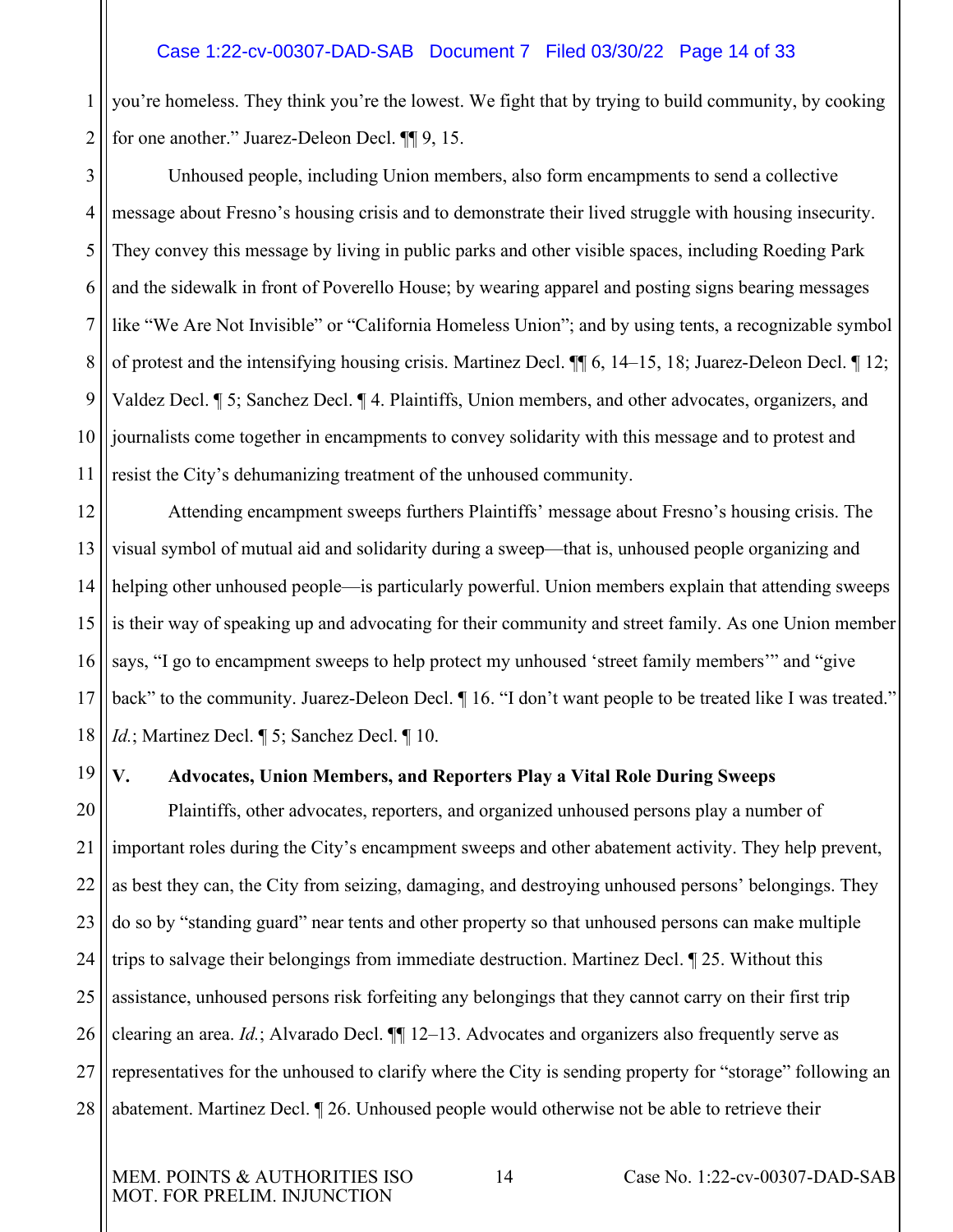#### Case 1:22-cv-00307-DAD-SAB Document 7 Filed 03/30/22 Page 15 of 33

1 2 possessions. In fact, advocates often provide alternative arrangements for storing unhoused persons' belongings because the City's storage process has been so deficient and problematic. *Id.* ¶ 29.

3 4 5 6 7 8 9 10 11 12 Additionally, Plaintiffs help defuse potential negative interactions when city law enforcement, staff, and contractors act in such a way as to trigger unhoused persons' prior experiences of trauma. *Id.* ¶ 31; Piombino Decl. ¶¶ 6, 9, 13; Valdez Decl. ¶ 12. And they protect encampment residents when abatement crews disregard residents' physical safety in other ways—for example, by using heavy machinery in close proximity to the residents who are packing up. Alvarado Decl. ¶ 9; Martinez Decl. ¶ 20; Sanchez Decl. ¶ 10. Indeed, during a sweep in February 2022, an advocate with Christ Helping Hands Ministry saw the City park a dump truck inches away from an occupied tent. Piombino Decl. ¶ 14. She quickly intervened, asking the City for time to talk to the woman in the tent who was refusing to pack or leave and then using prayer to help calm her. *Id.* City staff thanked this advocate for her intervention and ultimately, the woman was able to access shelter in a motel. *Id.*

13 14 15 16 17 18 19 20 21 22 23 24 25 26 Plaintiffs and others assist by witnessing, documenting, and reporting on the City's actions, which helps them to push back on official narratives about how abatements are conducted. Alvarado Decl. ¶¶ 7–13; Martinez Decl. ¶¶ 7–9, 22, 36; McCloskey Decl. ¶¶ 2–4, 8, 11, 13–14; Piombino Decl. ¶¶ 6, 16; Sanchez Decl. ¶¶ 9–10. For example, despite the City's claimed focus on protecting the health and safety of the public, Ms. Martinez recorded City staff at a sweep in January 2022 drive a tractor and dump truck into an encampment in Roeding Park while unhoused people were still packing up. Martinez Decl. ¶ 20. Her video, which has been viewed approximately 1,400 times, shows the tractor driving towards a man moving his tent across the street. *Id.* These types of videos, as well as other documentation, inform the broader advocacy, community education, and organizing that Plaintiffs do. *Id.* ¶¶ 12–16, 22, 36; Alvarado Decl. ¶¶ 7, 16–18; McCloskey Decl. ¶¶ 4, 8, 14; Sanchez Decl. ¶ 9. Finally, Plaintiffs' presence also serves as a powerful restraint against even more abuse and official misconduct. So long as heavy machinery is nearby to unhoused persons, advocates, organizers, and reporters also need to be present to offer protection, assistance, and representation. When witnesses are present, the City is also more likely to offer shelter and give time to pack, and less likely to seize or

28 Piombino Decl. ¶¶ 6, 20; Hernandez Decl. ¶¶ 7, 9; Juarez-Deleon ¶¶ 4, 16, 18; Valdez ¶¶ 6, 11–13. As

destroy property. Alvarado Decl. ¶¶ 13–14; Martinez Decl. ¶¶ 22–24, 28; McCloskey Decl. ¶¶ 5, 13;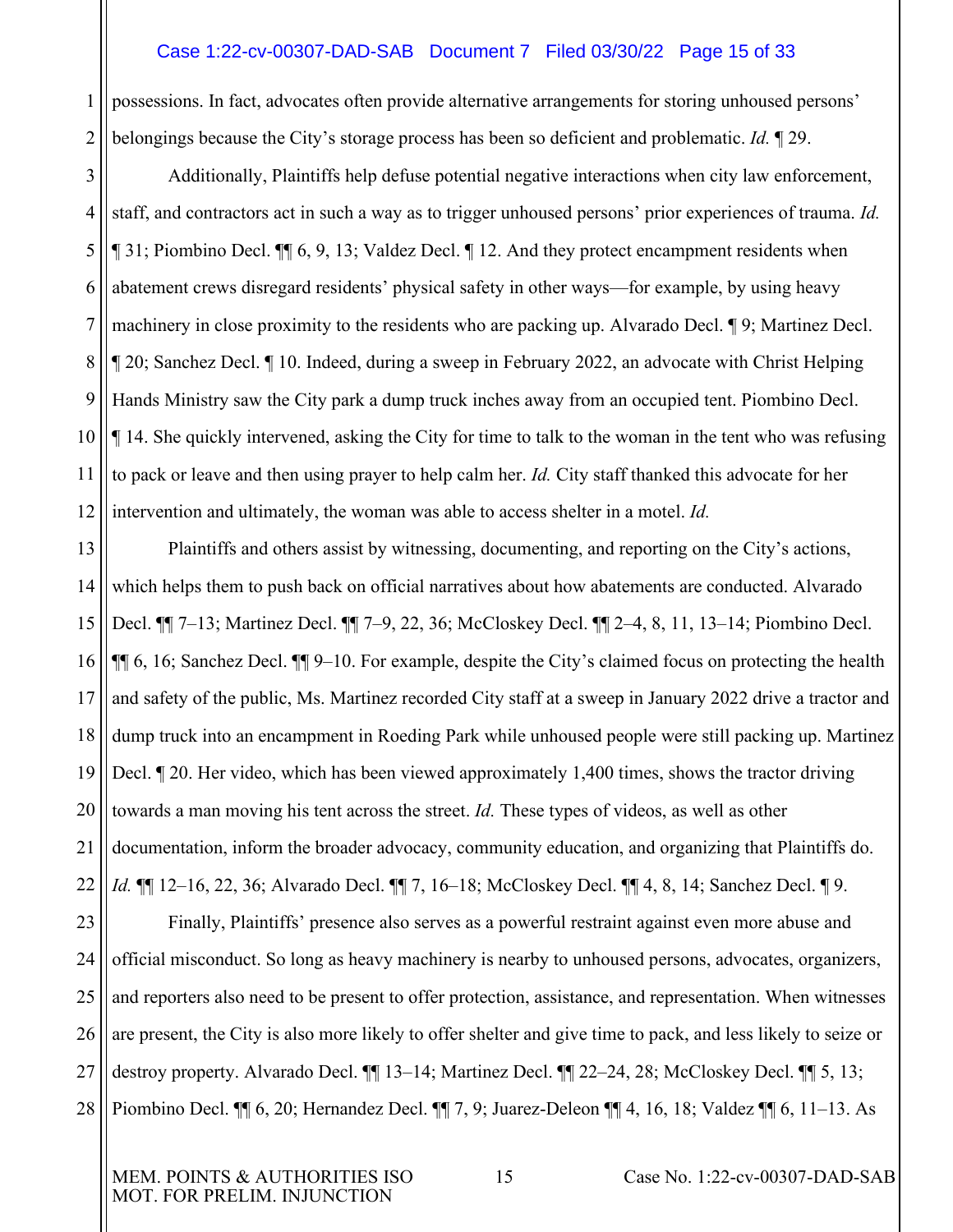# Case 1:22-cv-00307-DAD-SAB Document 7 Filed 03/30/22 Page 16 of 33

1 2 3 one Union member observes: "These people would walk over us without Dez. When she is there, she gets out her camera phone and they behave. If someone's looking at you, you act different." Valdez Decl. ¶ 6.

4 5 6 7 8 Despite their vehement opposition to sweeps and other abatement activity, Plaintiffs do not interfere with the legitimate functions of city law enforcement, staff, and contractors consistent with the constitutional rights of those who are targeted during sweeps. Alvarado Decl. ¶ 15; Martinez Decl. ¶ 32; McCloskey Decl.  $\P$  13, 17; Piombino Decl.  $\P$  10. Nor do they endanger anyone by being present during sweeps. Instead, as the foregoing demonstrates, they make sweeps as safe as they are able.

# <span id="page-15-0"></span>**VI. Events Leading up to the Ordinance and its Adoption by the City Council**

10 11 12 13 14 15 16 17 18 19 On January 4, 2022, Ms. Martinez learned that the City had swept several people near Kings Canyon and South Clovis Avenue. Martinez Decl. ¶ 33. When she arrived, she learned that these individuals had lost many of their belongings during the sweep and abatement, which was still ongoing. *Id.* ¶¶ 33–34. As is her practice, Ms. Martinez used her cell phone to record the abatement. *Id.* ¶ 34. She approached a city law enforcement officer to discuss the sweep and he referred her to the code enforcement officers still there. *Id.* When Ms. Martinez approached the men the officer had identified, they refused to acknowledge who was in charge or speak with her so long as she was recording the interaction. *Id.* ¶ 35. Ms. Martinez's footage shows that when she tried to engage them further, one man stated, "we don't talk to press" before laying his hands on Ms. Martinez and covering her camera. *Id.* This code enforcement officer was issued a Notice to Appear for misdemeanor battery. *Id.*

20 21 22 23 24 25 The day after the incident between Ms. Martinez and the code enforcement officer, the City Attorney initiated legislative action to propose amending Section 10-616 of the Fresno Municipal Code at the upcoming City Council meeting.[13](#page-15-1) The section had not been amended for 20 years. *See* Fresno, Cal., Am. Ord. 2002-51, § 15 (eff. Oct. 31, 2002). Despite significant community opposition, including numerous public comments by Plaintiffs and other community members explaining the Ordinance's negative and chilling impact on their advocacy, speech, associational rights, and other protected

26 27

<span id="page-15-1"></span><sup>28</sup> <sup>13</sup> *See* City of Fresno Legislation Details (With Text) File # ID 22-98 (last accessed Mar. 30, 2022), [https://tinyurl.com/mwsmtzm7.](https://tinyurl.com/mwsmtzm7)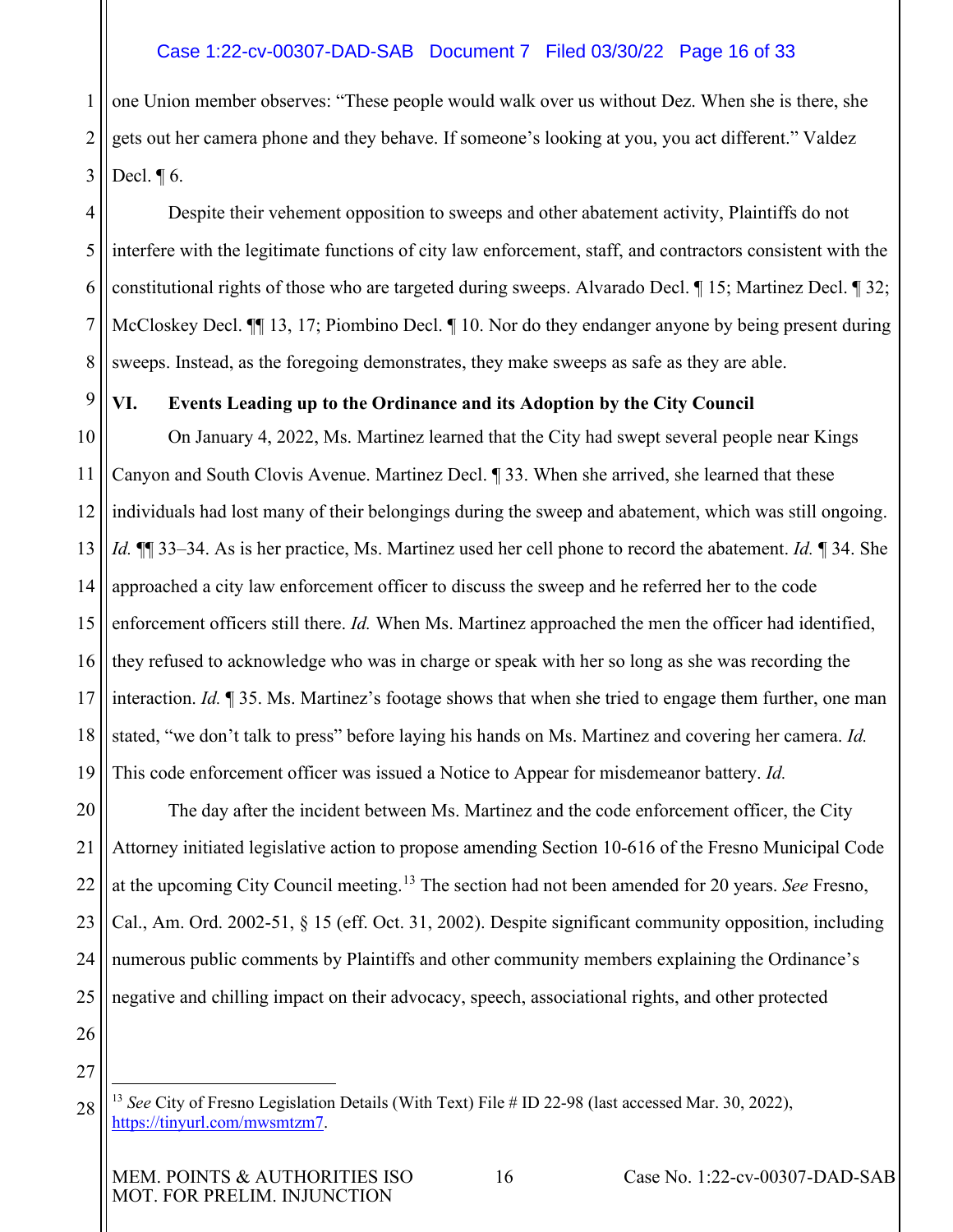# Case 1:22-cv-00307-DAD-SAB Document 7 Filed 03/30/22 Page 17 of 33

1 2 conduct,<sup>[14](#page-16-3)</sup> the City Council adopted the Ordinance on February 17, 2022. *See* Compl., Ex. A. at 1. The Ordinance was approved on February 28, 2022 and goes into effect March 31, 2022. *Id.*

3 4 5 6 7 The Ordinance extends the City's nuisance abatement authority to public property and enlarges the authority of the "Director" to include "City employees or a contractor retained by the City." *Id.* § 10- 616(b). It states that no person shall "obstruct, impede or interfere" with city staff and contractors who are "engaged in the work of abatement" or "performing any necessary act preliminary to or incidental to such work<sup>[1]"</sup> *Id.* The Ordinance further provides:

(b)(1) To protect the health and safety of the public and city employees while an abatement is in progress, city employees or a retained contractor may designate a restricted area by erecting a barrier or cordon off an area of public or private property where an abatement is taking place. No person shall enter the restricted area without express authorization from city employees or contractor [sic] on site conducting the abatement.

(b)(2) Subject to particular restrictions mandated by safety concerns or emergency procedures, prior to any abatement taking place at an occupied location, those persons providing services to the occupants or advocating on their behalf shall be permitted a reasonable time to make contact with the occupants and assist prior to the area being secured as provided herein.

15 The Ordinance makes punishable "[u]nauthorized entry" or any other violation "either as a misdemeanor

16 for intentional violations, or as an administrative citation" with a fine of up to \$250. *Id.* § 10-616(b)(3).

# <span id="page-16-2"></span><span id="page-16-1"></span>**ARGUMENT**

18 19 20 21 22 23 24 25 Plaintiffs are entitled to a preliminary injunction upon showing (1) a likelihood of "irreparable harm" in the absence of injunctive relief, (2) a likelihood of success on the merits, and (3) that "the balance of equities" and "public interest" weigh in their favor. *See All. for the Wild Rockies v. Cottrell*, 632 F.3d 1127, 1131 (9th Cir. 2011) (quoting *Winter v. Nat. Res. Def. Council, Inc.*, 555 U.S. 7, 20 (2008)). Where, as here, the "balance of hardships tips sharply" in Plaintiffs' favor, they need only demonstrate "serious questions going to the merits." *Id.* at 1135. And because the burdens at the preliminary injunction stage track the burdens at trial, Plaintiffs bear only "the initial burden of making a colorable claim that [their] First Amendment rights have been infringed, or are threatened with

26

8

9

10

11

12

13

14

<span id="page-16-0"></span>17

<span id="page-16-3"></span>27 <sup>14</sup> *See* Fresno City Council, Email/eComment Report re: File ID 22-200, 1-C (Jan. 27, 2022), [https://tinyurl.com/fxdwwv76;](https://tinyurl.com/fxdwwv76) City of Fresno Meeting Minutes at 7 (Jan. 27, 2022), [https://tinyurl.com/mt9pr8ax;](https://tinyurl.com/mt9pr8ax)

28 City of Fresno Meeting Minutes at 5 (Feb. 10, 2022), [https://tinyurl.com/46m4f6nn;](https://tinyurl.com/46m4f6nn) City of Fresno Meeting Minutes at 5 (Feb. 17, 2022), [https://tinyurl.com/2p9x44bz.](https://tinyurl.com/2p9x44bz)

MEM. POINTS & AUTHORITIES ISO 17 Case No. 1:22-cv-00307-DAD-SAB MOT. FOR PRELIM. INJUNCTION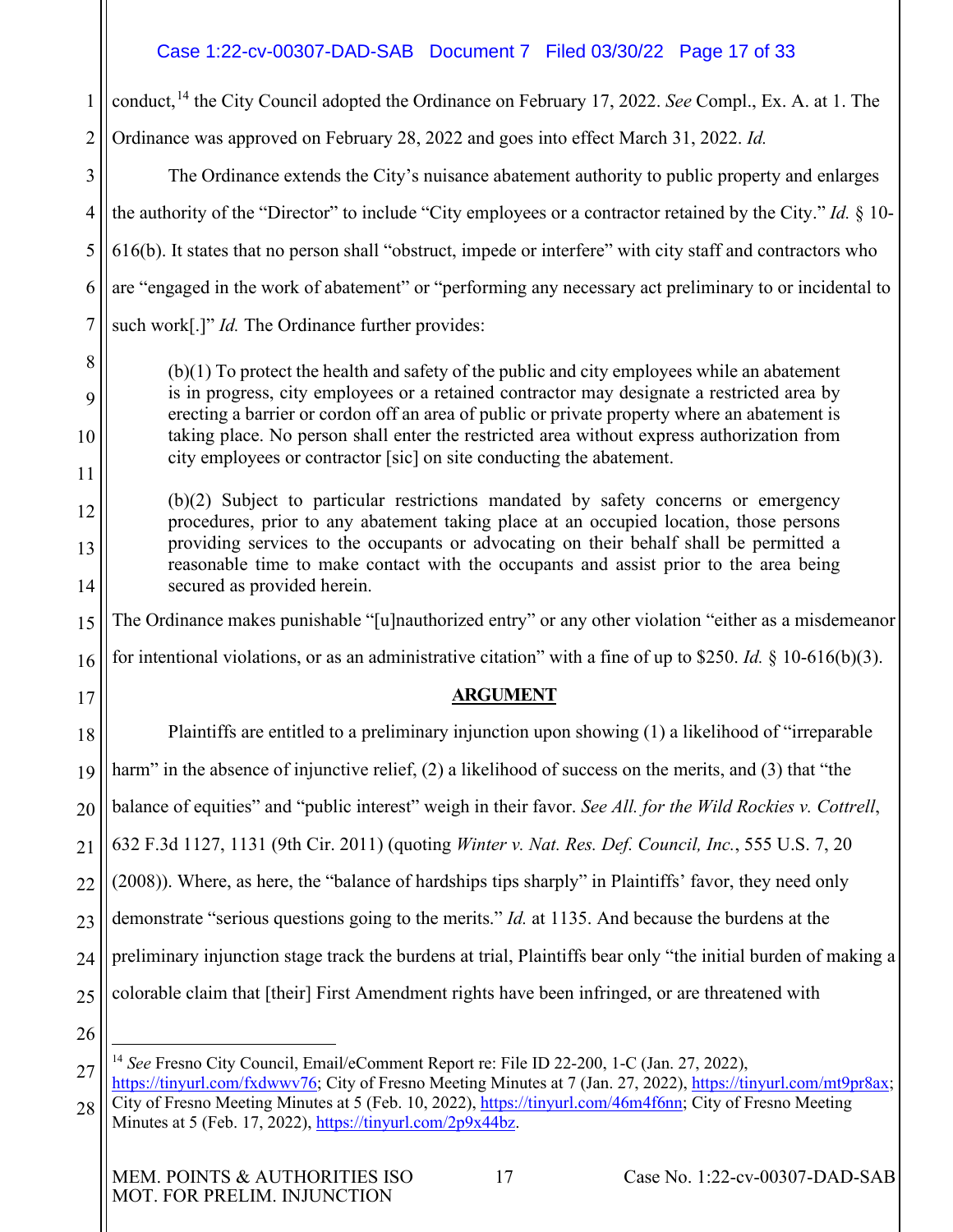#### <span id="page-17-4"></span><span id="page-17-1"></span>Case 1:22-cv-00307-DAD-SAB Document 7 Filed 03/30/22 Page 18 of 33

1 2 infringement, at which point the burden shifts to the government to justify the restriction." *Doe v. Harris*, 772 F.3d 563, 570 (9th Cir. 2014) (citation omitted).

3 4

# <span id="page-17-2"></span><span id="page-17-0"></span>**I. The Ordinance Exposes Plaintiffs to State-Created Danger and, Without an Injunction, Plaintiffs Are Likely to Suffer Imminent and Irreparable Harm**

5 6 7 8 9 10 11 12 13 Plaintiffs will suffer immediate and irreparable harm from the Ordinance because it exposes them to state-created danger in the form of more frequent and destructive sweeps. *See Sausalito/Marin Cnty. Chapter of Cal. Homeless Union v. City of Sausalito*, 522 F. Supp. 3d 648, 657 (N.D. Cal. 2021). Plaintiffs satisfy the irreparable-injury prong of the preliminary injunction analysis for two additional reasons. The Ordinance infringes fundamental rights, the deprivation of which "for even minimal periods of time, unquestionably constitutes irreparable injury." *Elrod v. Burns*, 427 U.S. 347, 373 (1976). And the Ordinance threatens "ongoing harms" to Plaintiffs' "organizational missions," which is likewise a well-recognized irreparable injury. *See Valle del Sol Inc. v. Whiting*, 732 F.3d 1006, 1029 (9th Cir. 2013).

<span id="page-17-5"></span><span id="page-17-3"></span>14 15 16 17 18 19 20 21 22 23 *First*, as courts have recognized, there is substantial overlap between "analysis on irreparable injury" and analysis on the merits of a "state-created danger claim." *Sausalito/Marin Cnty. Chapter of Cal. Homeless Union*, 522 F. Supp. 3d at 657. Here, Plaintiffs are able to satisfy this analytical framework because the Ordinance "affirmatively places" Plaintiffs "in a position of danger" by exposing them to risks they "would not have otherwise faced." *Kennedy v. City of Ridgefield*, 439 F.3d 1055, 1061 (9th Cir. 2006) (cleaned up). The Ordinance removes two of the most powerful deterrents to misconduct by public officials: public scrutiny and personal liability. It also risks harm by restricting the ability to form and join organizations, like the Union, dedicated to preventing and protecting against such misconduct. In so doing, the City has acted with "deliberate indifference" to the health and safety of unhoused people who are the targets of the City's sweeps—giving rise to state-created danger. *Id.*

24 25 26 27 28 Specifically, the Ordinance gives the City the power to close to the public any area—including public parks and other communal spaces—where encampment sweeps and other abatement is "taking place." But it is precisely during these sweeps that access and association between Plaintiffs and the unhoused community are most vital. Plaintiffs and other advocates, reporters, and organized unhoused persons are fundamental to deterring, monitoring, and exposing official wrongdoing during sweeps and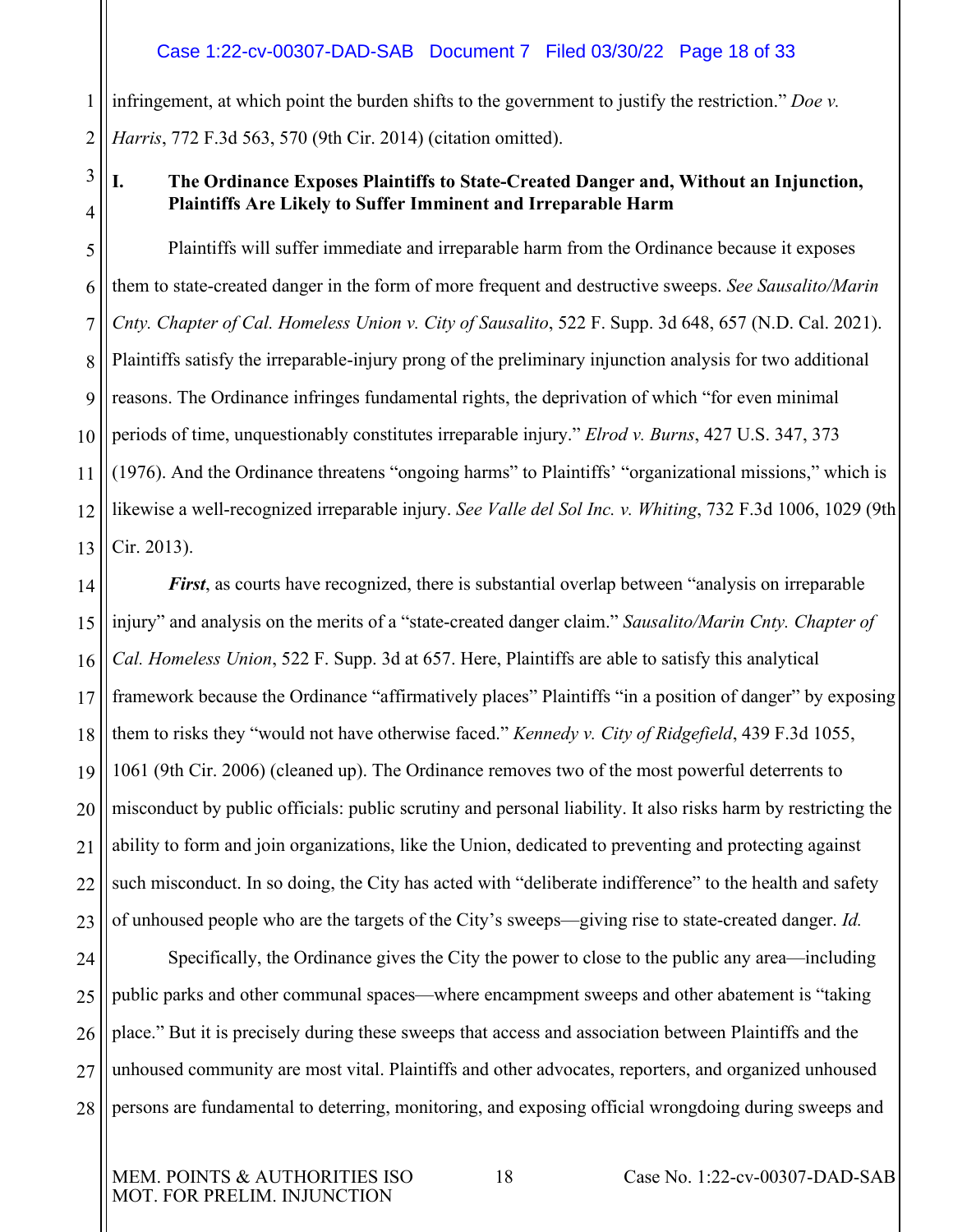#### Case 1:22-cv-00307-DAD-SAB Document 7 Filed 03/30/22 Page 19 of 33

1 2 3 4 5 6 7 8 9 other abatement activity, such as the destruction of personal property without the protections of sufficient due process. Evidence indicates that, when city law enforcement, staff, and contractors know they are being recorded or watched, they slow down, give people time to pack, stop tearing down tents and tarps with people still inside of those shelters, and are less likely to throw away unhoused peoples' possessions. Martinez Decl. ¶¶ 22–24, 28; McCloskey Decl. ¶ 13; Piombino Decl. ¶ 20; Hernandez Decl. ¶¶ 7, 9; Juarez-Deleon Decl. ¶¶ 4, 18; Valdez Decl. ¶¶ 6, 11–12. Evidence also reveals that advocates can help avert life-threatening situations when, for example, city workers persist in moving heavy machinery in close proximity to unhoused persons while they pack their belongings. Piombino Decl. ¶ 14; Alvarado ¶ 9.

10 11 12 13 14 15 16 17 18 19 20 21 The Ordinance, by design, shields from public scrutiny the City's abatement sweeps and removes from the scene those witnesses who would otherwise protect the rights and property of those most directly and negatively impacted by abatement. If the City is permitted to conduct sweeps and other abatement without witnesses to hold it accountable, Union members and other unhoused individuals are likely to suffer more frequent, aggressive, and ultimately destructive sweeps. *See*  Alvarado Decl. ¶¶ 14, 19; Martinez Decl. ¶¶ 22–23, 39; McCloskey Decl. ¶¶ 5, 13; Piombino Decl. ¶¶ 18–20; Sanchez Decl. ¶¶ 11–12, 14; Hernandez Decl. ¶¶ 5, 8; Juarez-Deleon ¶¶ 4–6, 10, 17–18; Valdez Decl. ¶¶ 6–7, 12–13. This risk is all the more severe because the Ordinance gives city staff and contractors license to act with impunity, explicitly shielding them from personal liability for any wrongdoing while carrying out encampment sweeps and other abatement activity. *See* Compl., Ex. A § 10-616(b)(c). And because the City conducts abatement sweeps on a daily if not weekly basis, the threat of state-created danger is imminent. Martinez Decl. ¶ 18; Hernandez Decl. ¶ 5.

22 23 24 25 26 27 28 **Second**, the Ordinance interferes with constitutional rights. Plaintiffs, the organized unhoused, and other advocates and reporters regularly attend the City's sweeps for several reasons: to share resources, prayer, and support; to organize, represent, and protect unhoused people; and to observe, document, and report on the City's actions. *See* Alvarado Decl. ¶¶ 3, 7–15; Martinez Decl. ¶¶ 4–5, 7–9, 19, 22, 36; McCloskey Decl. ¶¶ 2–3, 5, 16; Piombino Decl. ¶ 6; Sanchez Decl. ¶¶ 8–10; Juarez-Deleon Decl. ¶¶ 15–16; Valdez ¶ 4. The First Amendment undoubtedly protects this type of core political speech, issue-based advocacy, information gathering, expressive conduct, and association, *see infra*, and

MOT. FOR PRELIM. INJUNCTION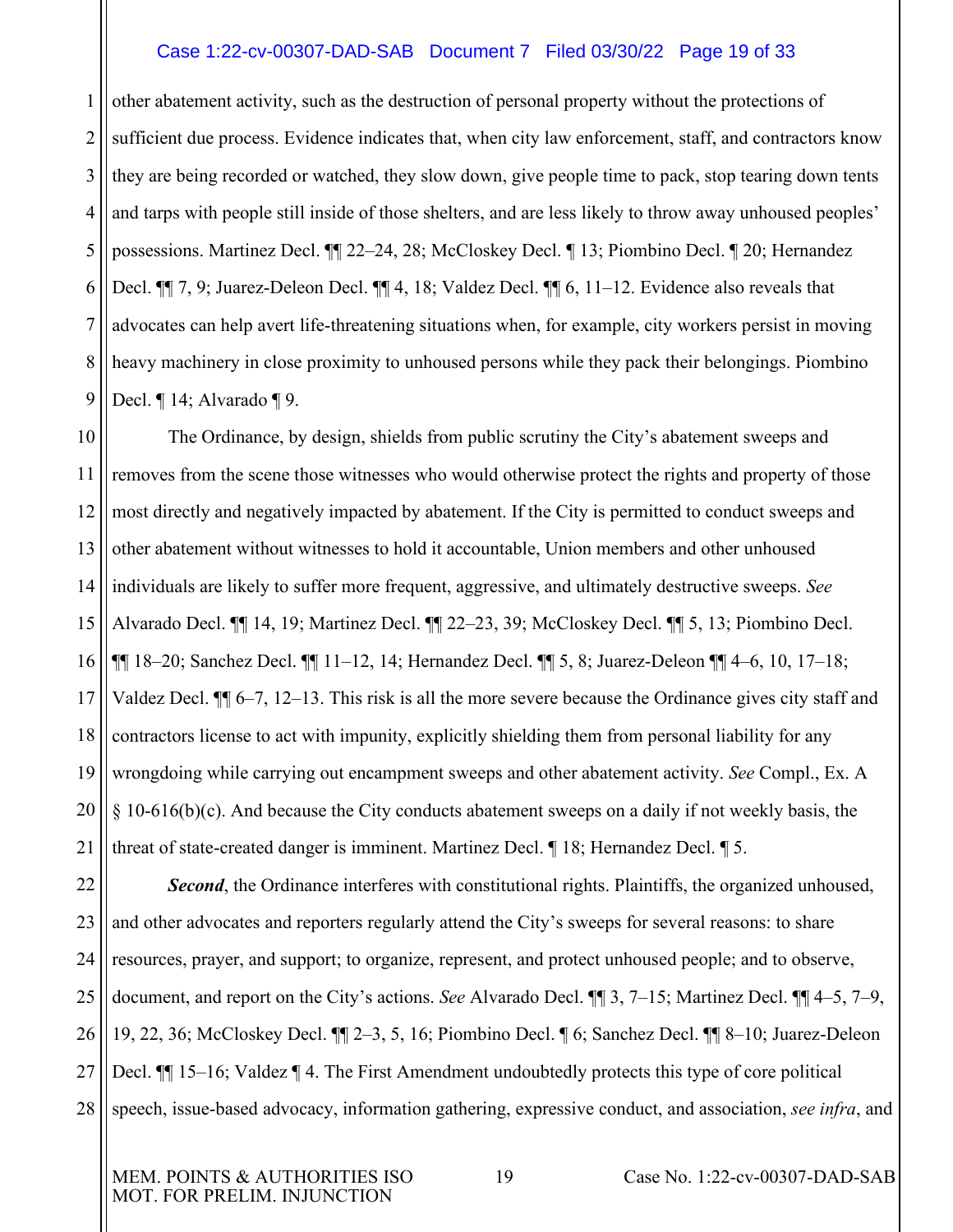#### <span id="page-19-2"></span>Case 1:22-cv-00307-DAD-SAB Document 7 Filed 03/30/22 Page 20 of 33

1 2 3 directs courts "to be especially skeptical of regulations that seek to keep people in the dark for what the government perceives to be their own good." *Sorrell v. IMS Health Inc.*, 564 U.S. 552, 577 (2011) (citation omitted).

4 5 6 7 8 9 10 11 12 13 14 15 By its very text, the Ordinance will impair, restrict, and chill these protected activities. Mr. McCloskey, for example, fears that the Ordinance will interfere with his right to witness and report on the City's response to the homelessness crisis and will make "impossible" the role he plays as "public advocate and journalist." McCloskey Decl. ¶ 16; *id.* ¶¶ 17–19. Advocates and organizers share these concerns and fear the repercussions of either a misdemeanor charge or \$250 administrative fine. Alvarado Decl. ¶¶ 19–20; Martinez Decl. ¶¶ 36–39; Piombino Decl. ¶¶ 19, 21–22. The Union and its members also would like to continue attending sweeps, organizing unhoused residents, protecting others in need, and holding the City accountable. Sanchez Decl. ¶ 13; Juarez-Deleon ¶¶ 15–16; Valdez Decl. ¶ 4. But to do so, the Ordinance would force them to risk jail time or fines they cannot afford. Juarez-Deleon Decl. ¶¶ 17–18. The loss of these First Amendment rights constitutes further "irreparable injury." *Elrod*, 427 U.S. at 373; *Doe*, 772 F.3d at 583 ("A colorable First Amendment claim is irreparable injury sufficient to merit the grant of relief.") (internal quotation marks, citation omitted).

<span id="page-19-3"></span><span id="page-19-1"></span><span id="page-19-0"></span>16 17 18 19 20 21 22 23 24 *Third*, the Ordinance harms both the organizational missions of Faith in the Valley and the Homeless Union, causing additional irreparable harm. *See Valle del Sol Inc.*, 732 F.3d at 1029. The Ordinance harms the Union's mission to organize, represent, and serve Fresno's unhoused community with the goal of achieving housing for all. Sanchez Decl.  $\parallel$  6. It does so by barring Union organizers and officers from entering encampments during sweeps and other abatement activity, when it is necessary for the Union to assist, represent, and protect its members and to share information with the public about the abuse that occurs during sweeps and the role that the Union plays in preventing such abuse. *Id.* ¶ 13. More frequent and forceful encampment sweeps will also disrupt the Union's connections with those it represents and, thus, its ability to continue organizing. *Id.* ¶¶ 11–12; Valdez Decl. ¶ 4.

25 26 27 28 Similarly, the Ordinance interferes with Faith in the Valley's mission to serve, support, and uplift unhoused people. Alvarado Decl. ¶¶ 2–3, 6. The Ordinance prevents Faith in the Valley's organizers from being able to "bear witness" to the City's mistreatment of unhoused people during sweeps, which is necessary to build relationships with unhoused persons, "center" the organizing work around the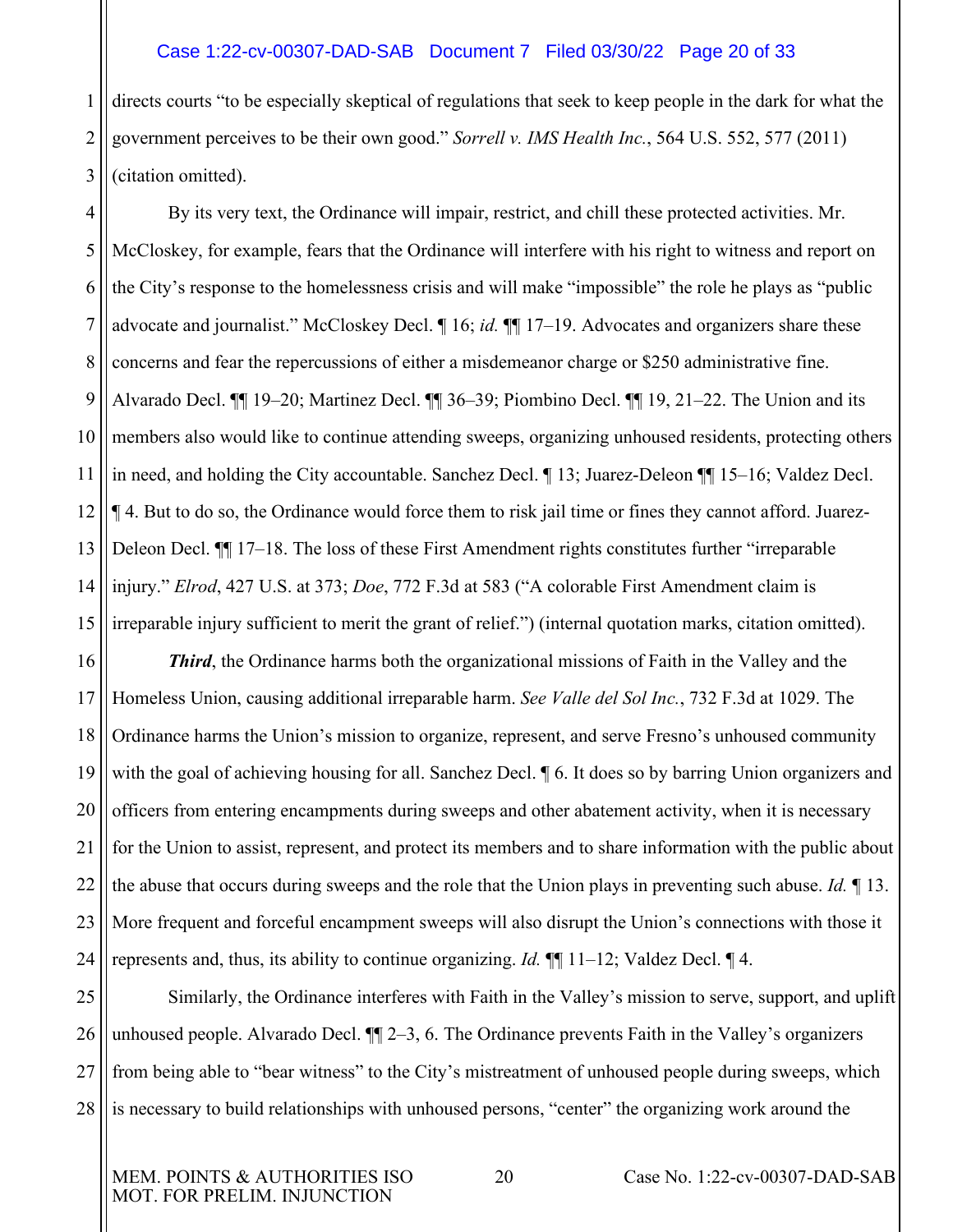# Case 1:22-cv-00307-DAD-SAB Document 7 Filed 03/30/22 Page 21 of 33

needs of the unhoused, and better advocate for the unhoused community. *Id.* ¶¶ 7, 14, 17–19.

2 3 4 Injunctive relief is therefore necessary to prevent these constitutional and organizational harms and, most particularly, the significant harms to person and property that will otherwise likely befall unhoused individuals, including Union members.

5

1

### <span id="page-20-0"></span>**II. Plaintiffs Are Likely to Succeed on the Merits of All Their Claims**

6 7 8 9 10 As with their state-created danger claim, Plaintiffs are likely to succeed on the merits of their other claims, therefore satisfying the next requirement for a preliminary injunction. Plaintiffs can readily demonstrate that the Ordinance is unconstitutional because, on its face, it restricts a range of activities protected by the First Amendment. It also interferes with the right to move freely, lacks the specificity required to comport with Substantive Due Process, and is preempted by state law regarding liability.

<span id="page-20-1"></span>11

#### <span id="page-20-5"></span>**A. The Ordinance unconstitutionally restricts protected expression and activity.**

<span id="page-20-3"></span>12 13 14 15 16 17 18 19 20 Plaintiffs are likely to succeed on the merits of their claims that the Ordinance is facially invalid under the First Amendment because "a substantial number of its applications are unconstitutional," *see Comite de Jornaleros de Redondo Beach v. City of Redondo Beach*, 657 F.3d 936, 944 (9th Cir. 2011) (en banc) (quoting *United States v. Stevens*, 559 U.S. 460, 473 (2010)), and because it grants "unbridled discretion" to city law enforcement, staff, and contractors, *see Kaahumanu v. Hawaii*, 682 F.3d 789, 802 (9th Cir. 2012). The Ordinance implicates the First and Fourteenth Amendments by infringing protected expression and other activity. And regardless of whether the Court applies strict scrutiny because the Ordinance is content based or intermediate scrutiny because it regulates protected expression and activity in traditional public forums, the Ordinance does not pass constitutional muster.

<span id="page-20-2"></span>21

# <span id="page-20-4"></span>**1. The Ordinance interferes with First Amendment expression.**

22 23 24 25 26 27 28 As noted above, Plaintiffs, Union members, and other advocates, organizers, and reporters regularly show up at sweeps to observe, monitor, and protest the manner in which the City conducts sweeps, to document and report on the City's actions, and to provide critical assistance, protection, spiritual support, and representation to the sweeps' targets. *See* Alvarado Decl. ¶¶ 7–15, 19; Martinez Decl. ¶¶ 4–5, 7–9, 19, 22, 36; McCloskey Decl. ¶¶ 2–3, 5, 16; Piombino Decl. ¶ 6; Sanchez Decl. ¶¶ 9– 10; Juarez-Deleon Decl. ¶¶ 15–16; Valdez ¶ 4. By creating buffer zones around encampment sweeps and other abatement activity in Fresno, the Ordinance interferes with this wide range of protected First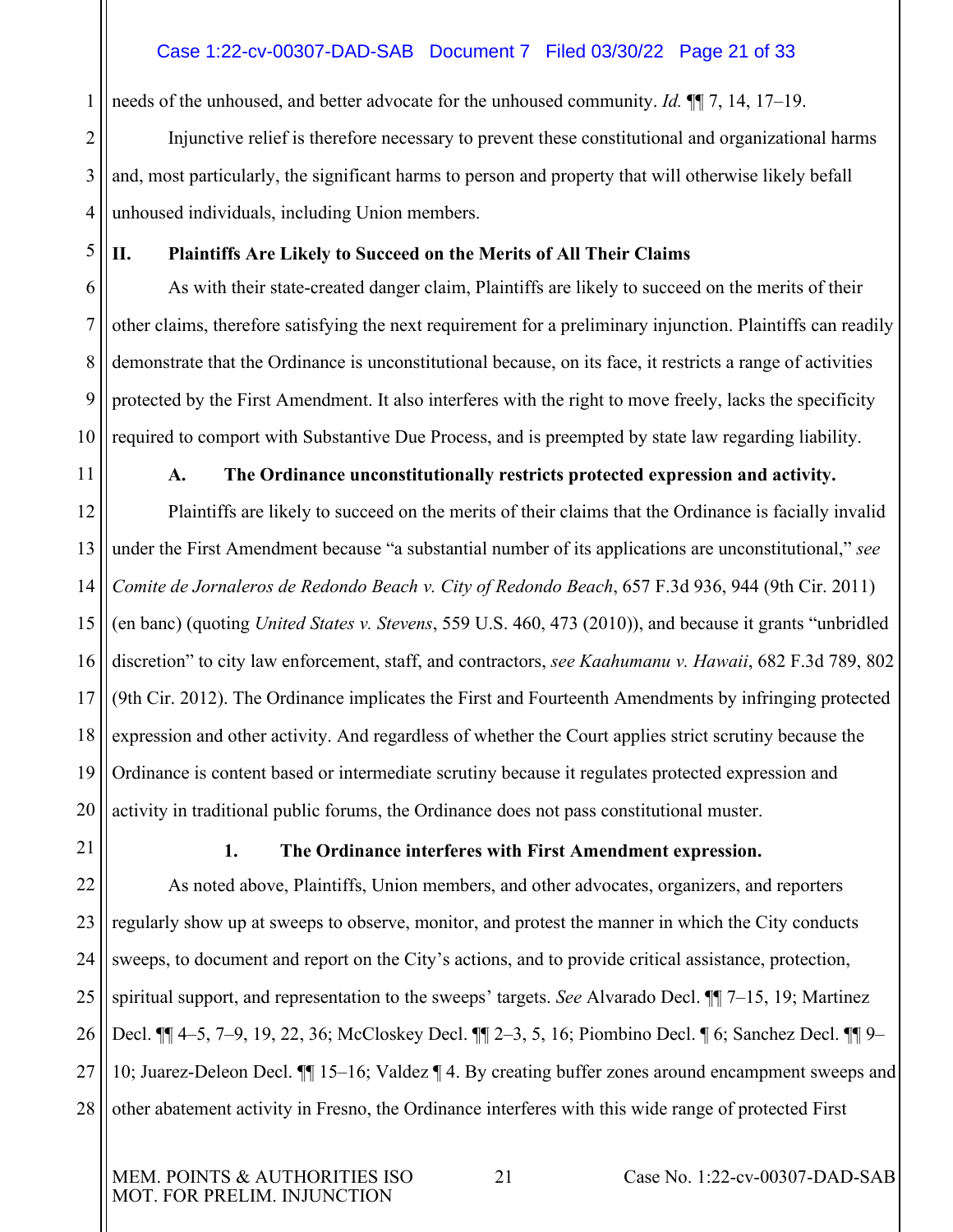1 Amendment activity.

<span id="page-21-4"></span><span id="page-21-3"></span>2 3 4 5 6 7 8 9 First, the First Amendment undeniably protects core political speech, issue-based advocacy, and protest like that at issue here. *See, e.g.*, *United States v. Baugh*, 187 F.3d 1037, 1039–40, 1042 (9th Cir. 1999) (construing as protected speech a "prayer service" protest against demolition of housing for the unhoused). Indeed, "expression on public issues has always rested on the highest rung of the hierarchy of First Amendment values." *NAACP v. Claiborne Hardware Co.*, 458 U.S. 886, 913 (1982) (internal quotation marks, citation omitted). Plaintiffs attend encampment sweeps and other abatement activity in order to use their voices, their actions, and even their presence to express their views on one of the most pressing issues in Fresno: the housing and displacement crisis and the City's treatment of the unhoused.

<span id="page-21-1"></span><span id="page-21-0"></span>10 11 12 13 14 15 16 Second, the First Amendment also protects the public's right to observe and document "matters of public interest," including public officers "engaged in the exercise of their official duties in public places," *Askins v. U.S. Dep't of Homeland Sec.*, 899 F.3d 1035, 1044 (9th Cir. 2018), as well as the media's parallel right to gather news, *Index Newspapers LLC v. U.S. Marshals Serv.*, 977 F.3d 817, 831 (9th Cir. 2020). In light of the "limited time and resources" that most people have "to observe at first hand the operations of [] government," "the press has long been understood to play a vitally important role in holding the government accountable." *Id.* (citations omitted).

<span id="page-21-7"></span><span id="page-21-6"></span><span id="page-21-5"></span><span id="page-21-2"></span>17 18 19 20 21 22 23 24 25 26 27 28 In California, press access to "document[] history and inform[] the public" enjoys yet further statutory protection so that all manner of newsworthy events, such as natural disasters and protests, may be observed and reported on without interference. Cal. Sen., Third Reading for 2021 Cal. S.B. 98, at 2 (Sept. 3, 2021); *see also* Cal. Penal Code §§ 409.5(d), 409.7(a). As one state court of appeal has observed: California law reflects that "the news media must be afforded special access to disaster sites in order that they may properly perform their function of informing the public." *Leiserson v. City of San Diego*, 184 Cal. App. 3d 41, 51 (1986) (citing Cal. Penal Code § 409.5(d)). Restricting reporters, like Mr. McCloskey, and members of the public—like Ms. Martinez, who regularly broadcasts footage of the City's conduct to her reported 14,000 social media followers, and the Union, which shares on social media news, videos, and other information about the City's conduct and the Union's organizing—from observing and documenting the City's encampment sweeps and other abatement activity flies in the face of these well-established democratic principles.

MOT. FOR PRELIM. INJUNCTION

MEM. POINTS & AUTHORITIES ISO 22 Case No. 1:22-cv-00307-DAD-SAB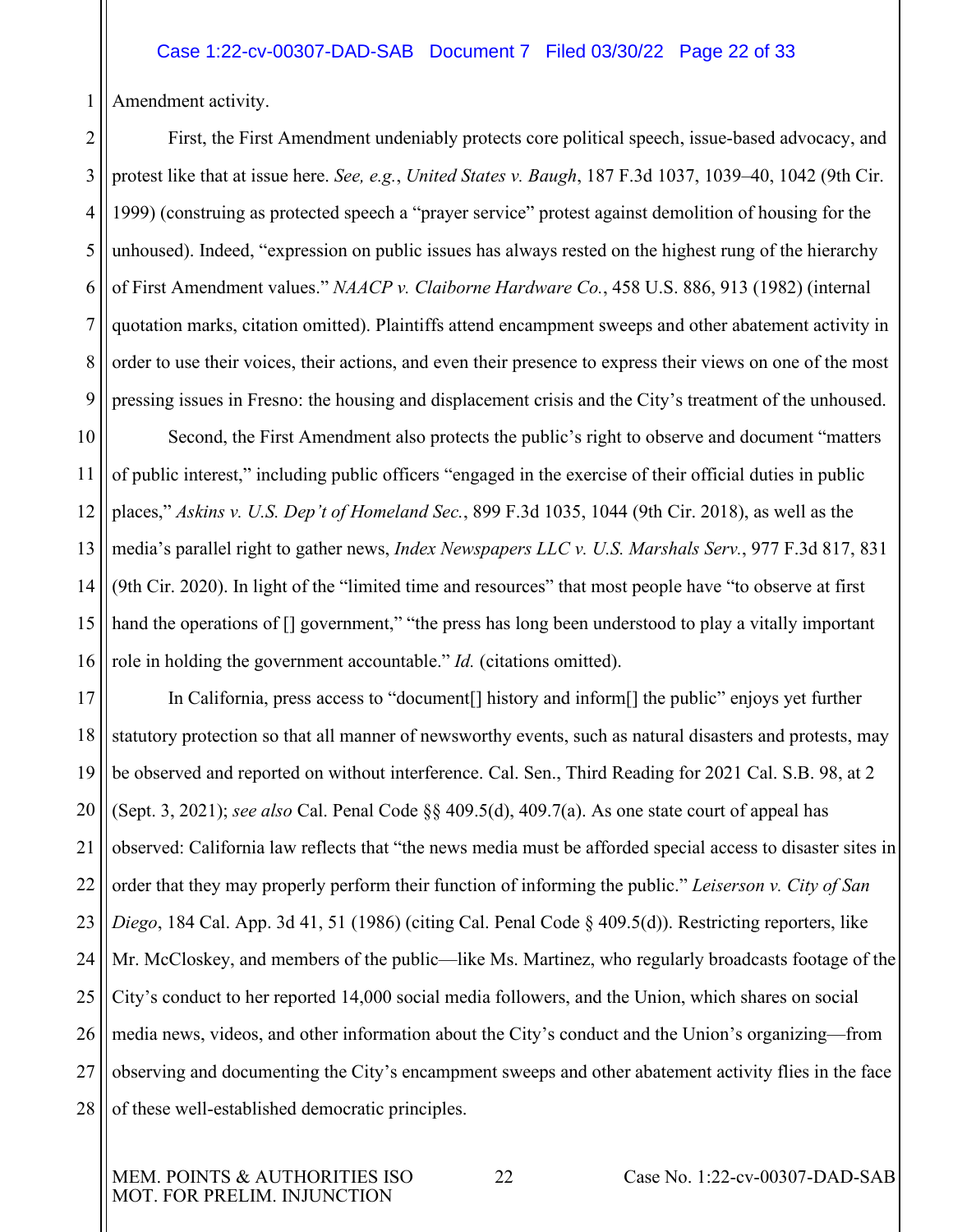#### <span id="page-22-1"></span>Case 1:22-cv-00307-DAD-SAB Document 7 Filed 03/30/22 Page 23 of 33

1 3 4 5 6 7 8 Third, advocacy and organizing activities like those engaged in by the Homeless Union are likewise protected as pure speech, expressive conduct, and expressive association. The First Amendment protects conduct when it is "sufficiently imbued with elements of communication," which means an "intent to convey a particularized message" and a "great" likelihood that "the message [will] be understood by those who view[] it." *Spence v. State of Wash.*, 418 U.S. 405, 409–11 (1974). It also protects the right to expressive association because "[e]ffective advocacy . . . is undeniably enhanced by group association." *NAACP v. Alabama ex rel. Patterson*, 357 U.S. 449, 460 (1958) (describing "close nexus between the freedoms of speech and assembly").

<span id="page-22-0"></span>9 10 11 12 13 14 15 16 17 18 19 20 21 22 Union members come together in solidarity at encampments, particularly during sweeps, to convey a shared message about Fresno's housing crisis and its dehumanizing treatment of unhoused individuals. Union members explain that attending sweeps is a powerful way to speak up and advocate for their own community and to show the general public and the City that unhoused people deserve to be treated with dignity and respect. Juarez-Deleon Decl. ¶¶ 15–16; Sanchez Decl. ¶ 10; Martinez Decl. ¶ 5; Acts of mutual aid and solidarity, such as when Union members share meals and other resources, similarly serve as powerful visual symbols of the unhoused community's empowerment and equality. Martinez Decl. ¶ 5; Juarez-Deleon Decl. ¶ 9, 15; Valdez Decl. ¶ 4. And while homeless encampments may be established initially out of necessity, their high visibility in open spaces also underscores for the public and the City the deepening housing crisis—a message furthered by the image of people living in tents, long-recognized symbols of protest as well as the housing crisis. *See Watters v. Otter*, 955 F. Supp. 2d 1178, 1182 (D. Idaho 2013) ("Occupy Boise's tent city is a political protest of income inequality. As such, it is express conduct covered by the First Amendment."). Indeed, the official logo for the California Homeless Union includes an image of a tent. Sanchez Decl. ¶ 4.

<span id="page-22-2"></span>23 24 25 26 27 28 Union members also convey their messages of empowerment and solidarity by wearing clothing and displaying banners representing messages like the Union and We Are Not Invisible. Martinez Decl. ¶¶ 6, 14–15; Juarez-Deleon Decl. ¶ 12; Valdez Decl. ¶ 5. Importantly, these collective symbolic efforts occur against the backdrop of the City's longstanding mistreatment of the unhoused—a pressing "issue[s] of concern" in Fresno—which only reinforces the expressive and protected nature of the Union and other advocates' organizing efforts. *See Fort Lauderdale Food Not Bombs v. City of Fort* 

MOT. FOR PRELIM. INJUNCTION

MEM. POINTS & AUTHORITIES ISO 23 Case No. 1:22-cv-00307-DAD-SAB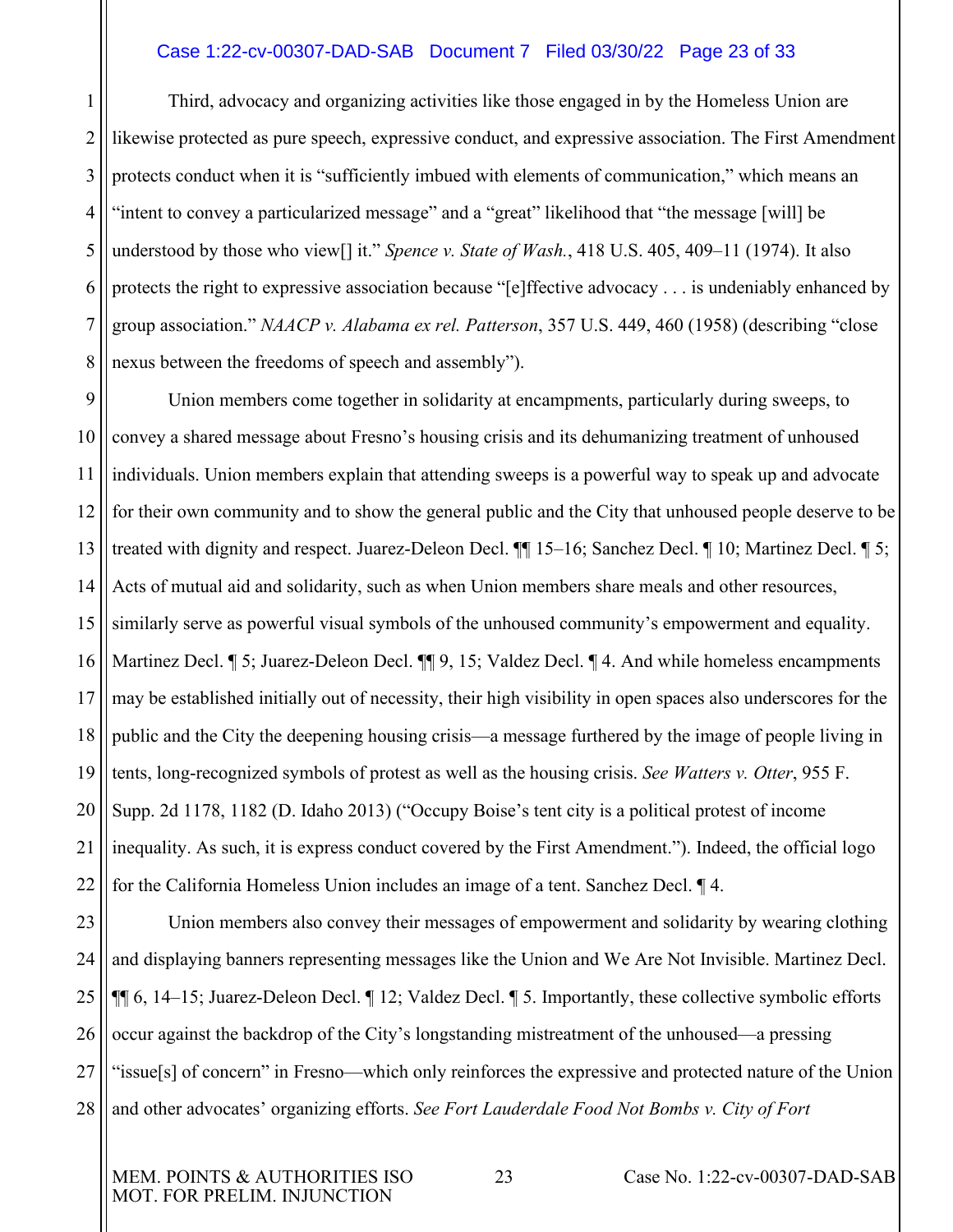# Case 1:22-cv-00307-DAD-SAB Document 7 Filed 03/30/22 Page 24 of 33

1 2 3 4 *Lauderdale*, 901 F.3d 1235, 1238, 1240–43 (11th Cir. 2018) (nonprofit "does not serve food as a charity, but rather to communicate its message" of equality based on expressive indicia like public location of events, use of banners with logos, fact that events were open to all and involved sharing meals between housed and unhoused individuals).

> <span id="page-23-3"></span><span id="page-23-2"></span>**2. The Ordinance is unconstitutional as either a content-based restriction or an unreasonable time, place, and manner restriction and prior restraint.**

7 8 9 10 11 12 13 14 15 16 17 18 19 The City's ability to regulate this protected expression depends on how the regulation operates and where it applies. Content-based restrictions are "presumptively unconstitutional" and may be upheld only if the City proves the restriction is "narrowly tailored to serve compelling state interests" under strict scrutiny. *Reed v. Town of Gilbert, Ariz.*, 576 U.S. 155, 163 (2015). The City's ability to impose content-neutral restrictions on the "time, place, or manner" of expression in traditional public forums is likewise "sharply circumscribed." *Askins*, 899 F.3d at 1044 (internal quotation marks, citation omitted). Such restrictions are permitted only if they (1) are "narrowly tailored to serve a significant government interest"; (2) "leave open ample alternative channels for communication"; and (3) do not delegate "overly broad" discretion to government officials. *Id.* (internal quotation marks, citation omitted). Finally, restrictions that operate as a "prior restraint" on speech—that is, they give "public officials the power to deny use of a forum in advance of actual expression," *Ward v. Rock Against Racism*, 491 U.S. 781, 795 n.5 (1989) (citation omitted)—bear "a heavy presumption of unconstitutionality" and also must satisfy the "time, place, and manner" test. *Baugh*, 187 F.3d at 1042.

20 21 22 23 24 25 Plaintiffs are likely to prevail under either test. First, the Ordinance is content based and fails strict scrutiny. Second, even if considered content neutral, the protected expression here occurs in traditional public forums, including parks, sidewalks, and streets, *see* Hernandez Decl. ¶¶ 3–4; Juarez-Deleon Decl. ¶¶ 5–6, 9, 11–12; Valdez Decl. ¶ 5; Martinez Decl. ¶ 18; Piombino Decl. ¶¶ 8–9, and the Ordinance is not a reasonable time, place, and manner restriction. The Ordinance also therefore operates as an unconstitutional prior restraint.

<span id="page-23-1"></span>26 27

<span id="page-23-0"></span>5

6

<span id="page-23-5"></span><span id="page-23-4"></span>**3. The Ordinance is content based and fails strict scrutiny.** 

28 The Ordinance is "content based" for two reasons: it has a content-based "purpose" and is "content based on its face." *Reed*, 576 U.S. at 166. "A regulation is content-based if [] the underlying

MOT. FOR PRELIM. INJUNCTION

MEM. POINTS & AUTHORITIES ISO  $24$  Case No. 1:22-cv-00307-DAD-SAB

<span id="page-23-6"></span>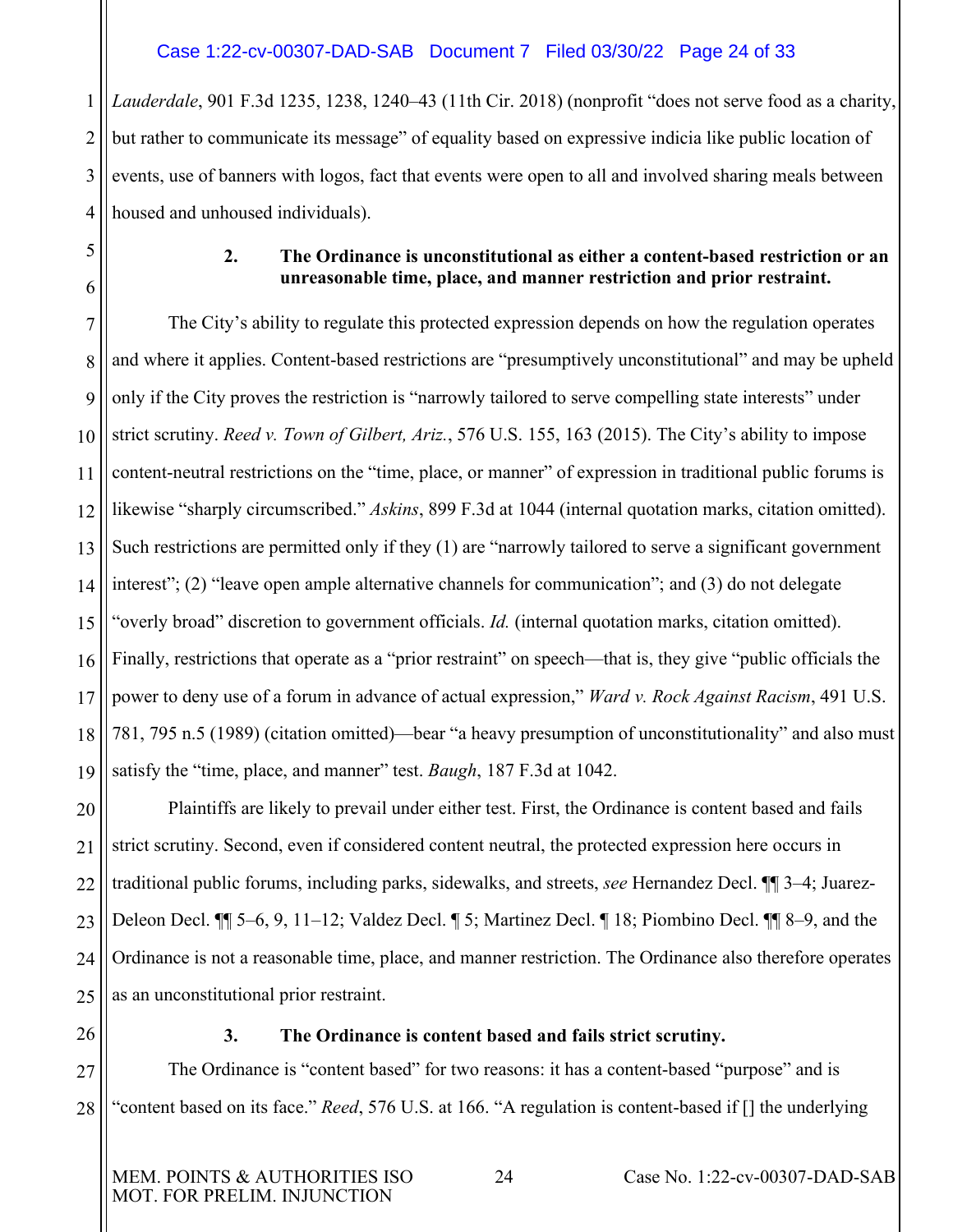#### <span id="page-24-3"></span><span id="page-24-1"></span><span id="page-24-0"></span>Case 1:22-cv-00307-DAD-SAB Document 7 Filed 03/30/22 Page 25 of 33

1 2 3 4 5 6 7 8 9 10 11 12 purpose of the regulation is to suppress particular ideas." *Valle Del Sol Inc. v. Whiting*, 709 F.3d 808, 819 (9th Cir. 2013) (citation omitted); *see also Reed*, 576 U.S. at 164 (law "considered content-based" when adopted "because of disagreement with [] message") (quoting *Ward*, 491 U.S. at 791). Here, the City adopted the Ordinance for a content-based purpose: preventing advocates, representatives, and reporters like Plaintiffs from exercising their First Amendment rights to oppose, observe, and document the City's conduct during encampment sweeps and other abatement activity. Indeed, both the timing and the text of the Ordinance make plain that the City adopted the Ordinance because it disagreed with Plaintiffs' message and wanted to suppress their expression. *See Church of the Lukumi Babalu Aye, Inc. v. City of Hialeah*, 508 U.S. 520, 540 (1993) (Kennedy, J., concurring) (opining that, "as in equal protection cases," a court considering First Amendment issues "may determine the city council's object from both direct and circumstantial evidence") (citing *Vill. of Arlington Heights v. Metro. Hous. Dev. Corp.*, 429 U.S. 252, 266 (1977)).

<span id="page-24-2"></span>13 14 15 16 17 18 19 20 21 "The specific sequence of events leading to the challenged decision [] may shed some light on the decisionmaker's purposes." *Arlington Heights*, 429 U.S. at 267. Here, the City had not revised Section 10-616 for more than two decades. *See* Fresno, Cal., Am. Ord. 2002-51, § 15 (eff. Oct. 31, 2002). Then, on January 5, 2022, just one day after a city code enforcement officer was cited for misdemeanor battery on Ms. Martinez while she filmed a sweep, the City Attorney suddenly initiated amendments seeking to insulate the City's sweep and other abatement activity from public scrutiny.<sup>[15](#page-24-4)</sup> The new text in the Ordinance sheds more light on the City's purpose to specifically regulate Plaintiffs' activities during encampment sweeps because the Ordinance added to Section 10-616 terms like "occupied location," "occupants," and "advocate." Compl., Ex. A  $\S$  10-616(b)(2).

22 23 24 25 26 The Ordinance is also content based because it "singles out" specific categories of speakers "for differential treatment." *See Reed*, 576 U.S. at 169. The Ordinance states "prior to any abatement taking place," "persons providing services to the occupants or advocating on their behalf shall be permitted a reasonable time to make contact with the occupants and assist prior to the area being secured." Compl., Ex. A  $\S$  10-616(b)(2). In other words, this provision on its face singles out advocates and service

<span id="page-24-4"></span><sup>28</sup> <sup>15</sup> See City of Fresno Legislation Details (With Text) File # ID 22-98,<https://tinyurl.com/mwsmtzm7> (last accessed Mar. 30, 2022).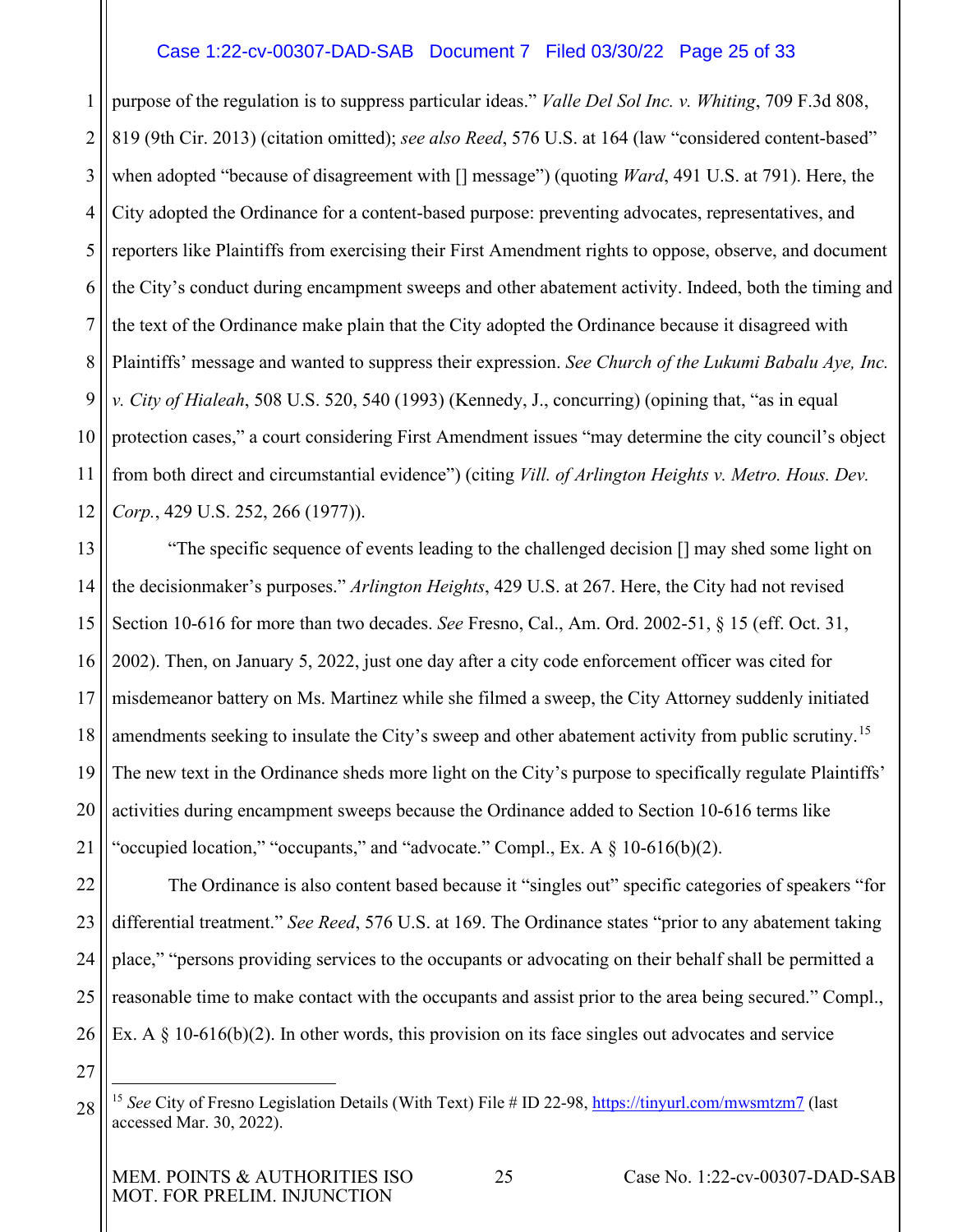# <span id="page-25-2"></span>Case 1:22-cv-00307-DAD-SAB Document 7 Filed 03/30/22 Page 26 of 33

1 2 3 4 5 6 7 8 9 10 11 providers and grants them privileges not available to the public writ large. Thus, a reporter or other member of the news media or a pastor who wants to pray with someone being swept may not be allowed into an un-secured encampment facing an imminent sweep in order to interview or pray with an unhoused target of that sweep, but an "advocate" or "person providing services" would be. *See Hoye v. City of Oakland*, 653 F.3d 835, 853–54 (9th Cir. 2011) (holding that city violated First Amendment by allowing speech within 100 feet of clinics that facilitated access to clinics but not speech that discouraged access). Compounding the problem, the provision lacks any standards to guide city staff and contractors in determining who qualifies as an "advocate or service provider," thereby inviting arbitrary and discriminatory enforcement. *See Kaahumanu*, 682 F.3d at 806 (explaining that "unbridled discretion" doctrine, which requires that laws include adequate standards, protects against risk that officials "will favor or disfavor speech based on its content") (citation omitted).

12 13 14 As a content-based restriction, the Ordinance is unconstitutional unless the City proves that it satisfies strict scrutiny. *See Reed*, 576 U.S. at 163. Because the Ordinance is not narrowly tailored under intermediate scrutiny, *infra*, the City certainly cannot satisfy strict scrutiny's tailoring requirements.

# <span id="page-25-5"></span><span id="page-25-4"></span><span id="page-25-3"></span><span id="page-25-1"></span>**4. Even if content neutral, the Ordinance unreasonably burdens protected expression and activity.**

17 18 19 20 21 22 23 24 25 26 27 28 But even if the Ordinance is considered content neutral, it is not a reasonable time, place, and manner restriction. First, the City cannot satisfy its burden of showing that the Ordinance is narrowly tailored so that it does not "'burden substantially more speech than is necessary.'" *See Berger v. City of Seattle*, 569 F.3d 1029, 1041 (9th Cir. 2009) (quoting *Ward*, 491 U.S. at 799). The burden on constitutional rights created by the Ordinance is substantial. The Ordinance's text alone authorizes complete closures of public areas to any speech, expression, and association at precisely the time and place where the interests in supporting unhoused residents, preventing abuse, and monitoring the City are strongest. Moreover, as explained *infra*, the Ordinance is vague as to its scope—it provides no notice as to when in the multi-stage process of a sweep the City will claim authority to cordon off an encampment where people are living or how wide a perimeter the City will establish. Thus, regardless of how it is enforced, the Ordinance is likely to chill a wide range of protected activities. *See Edge v. City of Everett*, 929 F.3d 657, 664–65 (9th Cir. 2019) (requiring "specificity and clarity of laws" when "First

<span id="page-25-0"></span>15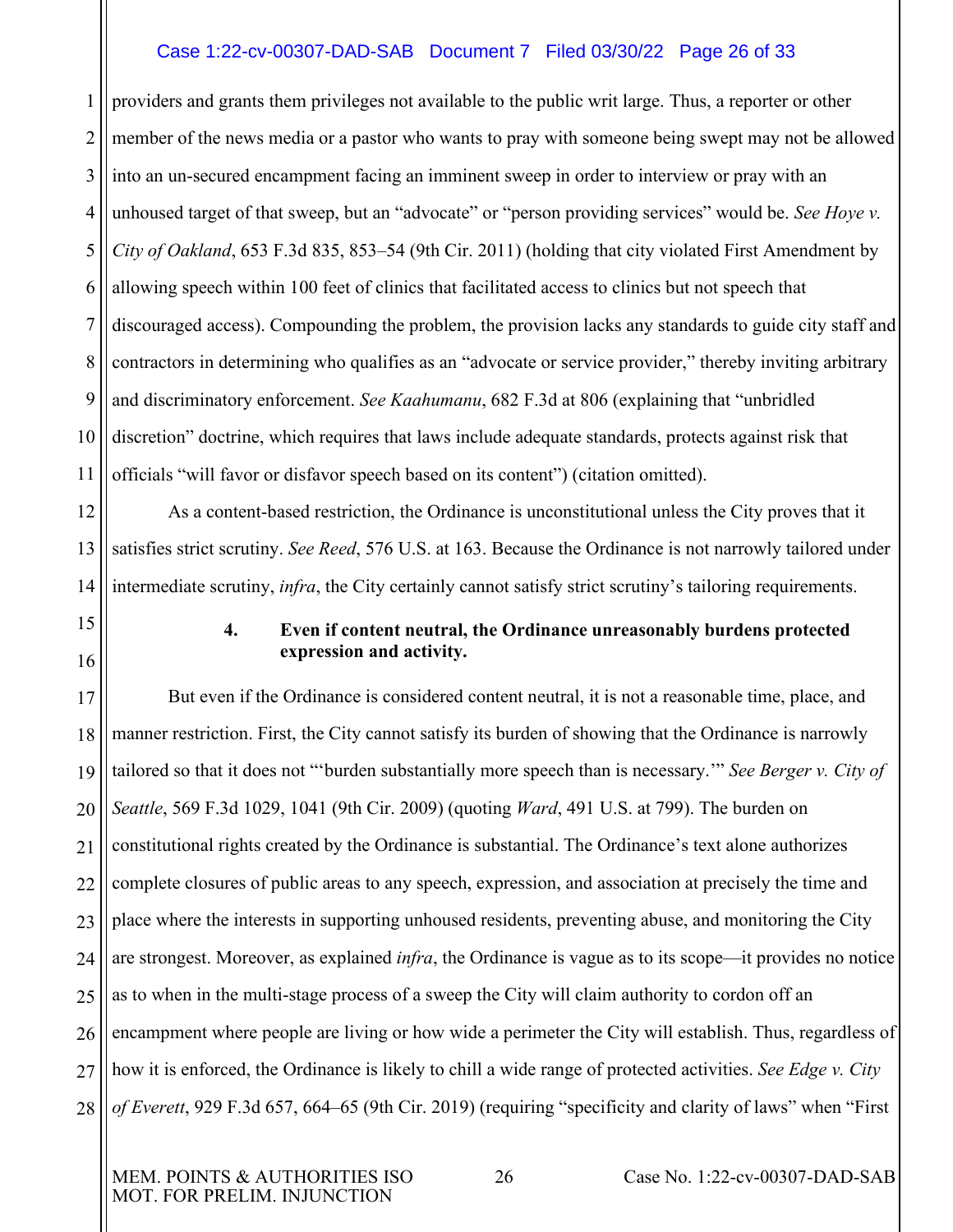# <span id="page-26-2"></span>Case 1:22-cv-00307-DAD-SAB Document 7 Filed 03/30/22 Page 27 of 33

1 2 Amendment freedoms are at stake" because uncertain rules "might have the effect of chilling protected speech or expression by discouraging participation") (citation omitted).

3 4 5 6 7 8 9 10 11 12 13 14 15 The City cannot show that this substantial burden on expression is necessary. The Ordinance baldly asserts that wholesale closures during abatement will "protect the health and safety of the public and city employees[.]" Compl., Ex. A  $\S$  10-616(b)(1). But a "complete ban can be narrowly tailored . . . only if each activity within the proscription's scope is an appropriately targeted evil." *Frisby v. Schultz*, 487 U.S. 474, 485 (1988). And witnessing and documenting encampment sweeps or protecting and supporting unhoused people avoid physical abuse and the destruction or seizure of personal property are not "evils" that undermine health and safety. Rather, these actions help defuse tense situations and hold officials accountable. *See* Hernandez Decl. ¶¶ 7, 9; Juarez-Deleon Decl. ¶¶ 4, 16, 18; Valdez Decl. ¶¶ 6, 11–12; Alvarado Decl. ¶¶ 9, 13–15, 19; Martinez Decl. ¶¶ 22–24, 31, 39; McCloskey Decl. ¶¶ 5, 16; Piombino Decl. ¶¶ 6, 9, 13–14, 16, 20. Indeed, City Councilmembers have thanked Plaintiffs for their work and said they keep the City "honest." *See* McCloskey Decl. ¶ 20. And the City "is not free to foreclose expressive activity in public areas on mere speculation about danger." *Bay Area Peace Navy v. United States*, 914 F.2d 1224, 1228 (9th Cir. 1990).

<span id="page-26-0"></span>16 17 18 19 20 21 22 Moreover, the City's stated interest in protecting health and safety, even if legitimate, can be achieved in ways that are far less restrictive on expressive activities. Specifically, the City could simply enforce the preexisting laws at its disposal. For example, to the extent members of the public unlawfully interfere with legitimate law enforcement and abatement functions, other laws, including California Penal Code section 148 prohibiting willful resistance, delay, or obstruction of public officers, <sup>[16](#page-26-5)</sup> are sufficient to protect the City's interests.[17](#page-26-6) *See Comite de Jornaleros*, 657 F.3d at 949–50 (finding ban on curbside speech not narrowly tailored where city could instead enforce existing laws, including rules

<span id="page-26-1"></span><sup>23</sup>

<span id="page-26-5"></span><sup>24</sup> 25 <sup>16</sup> Reflecting the importance of public accountability and transparency, even section 148 clarifies that "tak[ing] a photograph or mak[ing] an audio or video recording of a public officer or peace officer, while the officer is in a public place or the person taking the photograph or making the recording is in a place he or she has the right to be, does not constitute, in and of itself," resistance, delay, or obstruction. Cal. Penal Code  $\S$  148(g).

<span id="page-26-6"></span><span id="page-26-4"></span><sup>26</sup> <sup>17</sup> The availability of other laws also explains why the Ordinance violates the right to move freely, which is "implicit in the concept of a democratic society." *See In re White*, 97 Cal. App. 3d 141, 148 (1979). Like time,

<span id="page-26-3"></span><sup>27</sup> place, and manner restrictions on expression, any restrictions on freedom of movement in public spaces should be "regarded with skepticism" and evaluated for narrow tailoring in light of "available alternative means." *Id.* at 150;

<sup>28</sup> *see also Kolender v. Lawson*, 461 U.S. 352, 358 (1983) (California law requiring identification from persons "who loiter or wander" in streets "implicates consideration of the constitutional right to freedom of movement").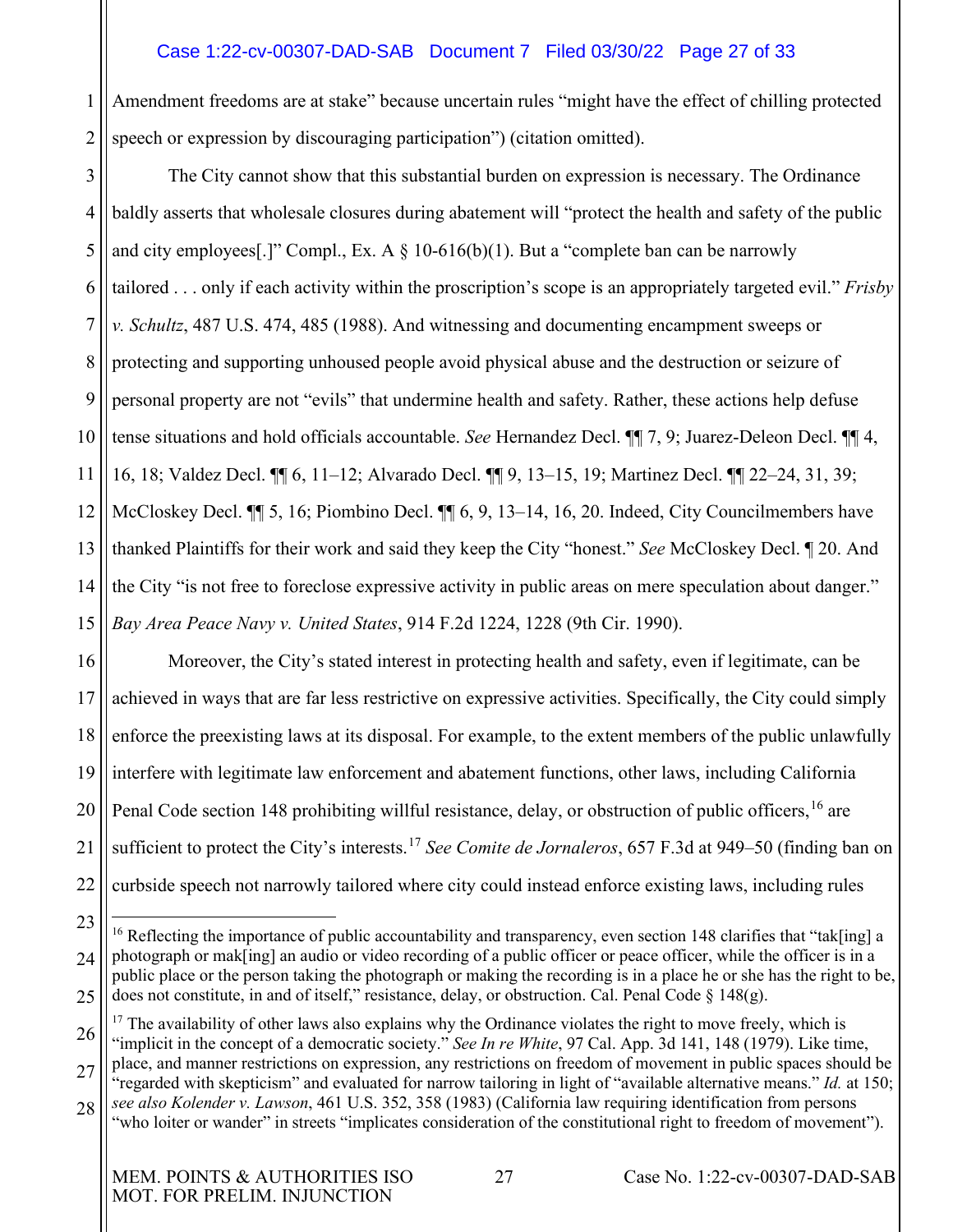#### <span id="page-27-3"></span><span id="page-27-0"></span>Case 1:22-cv-00307-DAD-SAB Document 7 Filed 03/30/22 Page 28 of 33

against jaywalking and obstructing normal movement of traffic).

2 3 4 5 6 7 8 9 10 11 12 13 14 15 16 17 18 19 Second, the Ordinance does not leave open "ample alternative channels for communication." Alternatives are not adequate where the "expression depends in whole or part on the chosen location" or a speaker would be prevented from reaching their "intended audience." *Galvin v. Hay*, 374 F.3d 739, 748–49, 756 (9th Cir. 2004) (citation omitted); *see also, e.g*., *Bay Area Peace Navy*, 914 F.2d at 1229– 30 (plaintiffs lacked ample alternative channels because "intended audience" could neither see nor hear protesters from outside 75-yard "security zone" around naval display). The safety of those targeted by encampment sweeps, and the efficacy of Plaintiffs' protected expression and conduct, depend on being in encampments during sweeps. *See* Alvarado Decl. ¶¶ 7, 9, 13–18; Martinez Decl. ¶¶ 4–5, 7–9, 19, 22– 24, 28, 36, 39; McCloskey Decl. ¶¶ 5, 16; Piombino Decl. ¶¶ 6, 19–20; Sanchez Decl. ¶¶ 10, 13; Hernandez Decl. ¶¶ 5, 7–9; Juarez-Deleon Decl. ¶¶ 4–6, 10, 16, 18; Valdez Decl. ¶¶ 4, 6–7, 11–13. But under the Ordinance, the City can establish a buffer zone around an encampment sweep so large as to completely sever the public from the unhoused community residing there and to completely prevent Plaintiffs and others from being able to meaningfully see or record the City's actions. Moreover, these buffer zones will prevent Plaintiffs from reaching their intended audiences: the public officials conducting the sweeps and the unhoused individuals they seek to organize, assist, and protect. For example, if Union members are not able to assist other unhoused people during sweeps, their message of equality and empowerment will be diluted and their ability to effectively organize curbed. *See* Sanchez Decl. ¶ 10; Martinez Decl. ¶¶ 5, 36; Juarez-Deleon Decl. ¶¶ 15–16; Valdez Decl. ¶ 4.

20 21 22 23 24 25 26 27 Third, the Ordinance contains no standards, let alone "reasonably specific and objective" ones, about when city law enforcement, staff, and contractors will grant the "express authorization" required to enter a buffer zone around a public abatement area, "leav[ing] the decision" about who gets to enter and exercise their First Amendment rights "to the whim" of law enforcement and abatement officers. *Thomas v. Chicago Park Dist.*, 534 U.S. 316, 324 (2002) (quoting *Forsyth Cnty. v. Nationalist Movement*, 505 U.S. 123, 133 (1992)). The danger of abuse is acutely significant because much of the expression Plaintiffs seek to engage in—opposing, observing, and documenting the City's abatement sweeps—is directed at the very officials empowered to allow or bar entry.

<span id="page-27-4"></span>28

1

<span id="page-27-2"></span><span id="page-27-1"></span>Indeed, in *Fort Lauderdale Food Not Bombs v. City of Fort Lauderdale*, 11 F.4th 1266 (11th Cir.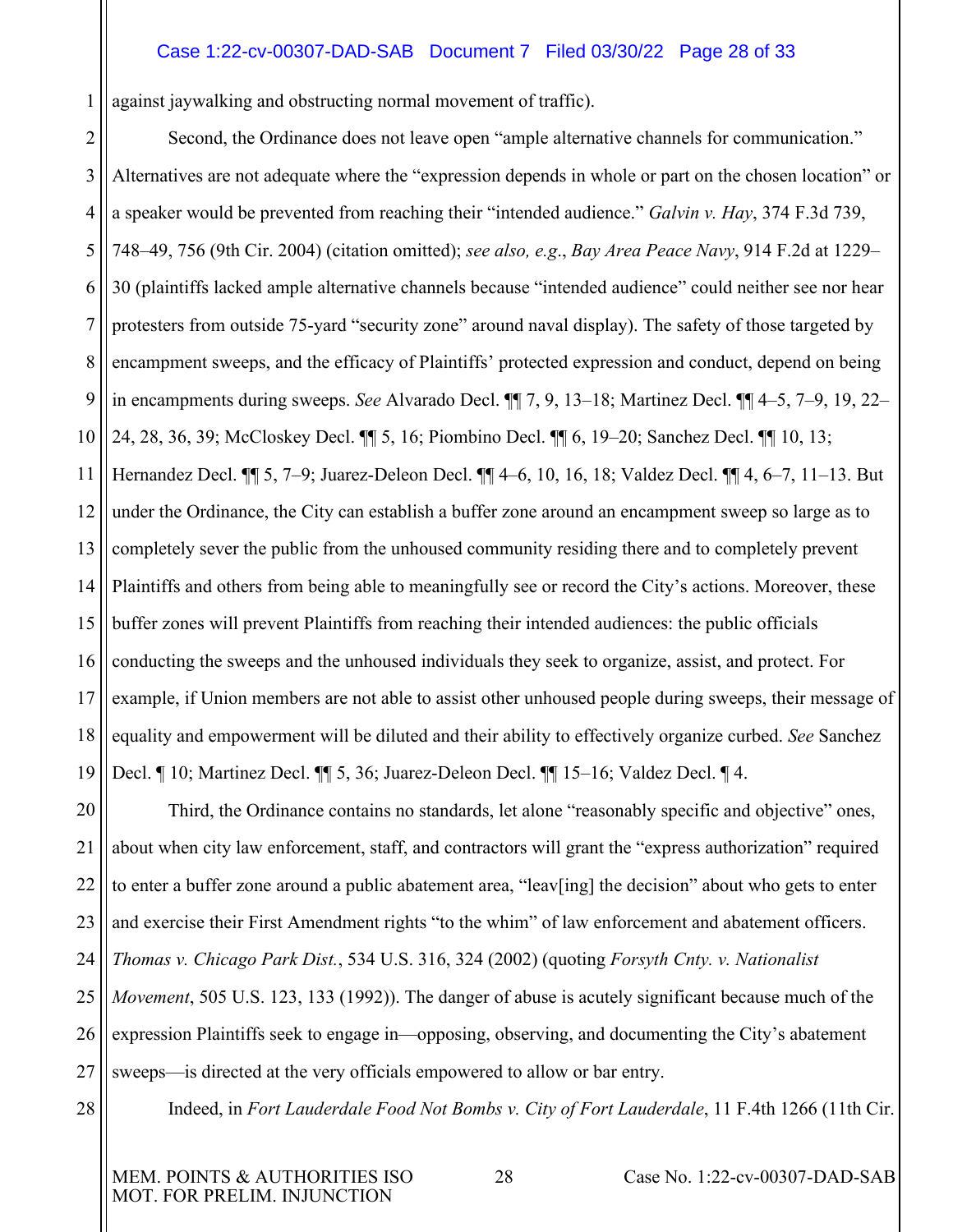#### Case 1:22-cv-00307-DAD-SAB Document 7 Filed 03/30/22 Page 29 of 33

1 2 3 4 5 6 2021), the Eleventh Circuit considered, and rejected, an ordinance prohibiting social-service food sharing in city parks with a similarly bare pre-authorization requirement: "unless authorized pursuant to a written agreement with the City." *Id.* at 1295. In the court's words, "That's it." *Id.* The requirement did not include "*any* standards to guide City officials' discretion[.]" *Id.* (emphasis in original). So too here. This type of "unbridled discretion presents too great a danger of censorship and of abridgement of our precious First Amendment freedoms." *Id.* (internal quotation marks, citation omitted).

7 8 For these three reasons, the Ordinance is an unreasonable time, place, and manner restriction and thus invalid. It is also, therefore, an unconstitutional prior restraint. *See Baugh*, 187 F.3d at 1042.

#### <span id="page-28-4"></span><span id="page-28-3"></span><span id="page-28-1"></span>**B. The Ordinance is void for vagueness because it lacks specificity and standards.**

<span id="page-28-0"></span>10 11 12 13 14 15 16 17 18 19 Plaintiffs are equally likely to succeed on their claim that the Ordinance is unconstitutionally vague. "It is a basic principle of due process that an enactment is void for vagueness if its prohibitions are not clearly defined." *Grayned v. City of Rockford*, 408 U.S. 104, 108 (1972). To satisfy due process, a law must provide adequate "notice" of the conduct proscribed and "explicit standards" to "avoid 'arbitrary and discrimination enforcement.'" *Edge*, 929 F.3d at 664–65 (quoting *Grayned*, 408 U.S. at 108). When "[F]irst [A]mendment rights are at stake, an even greater degree of specificity and clarity of laws is required" to ensure that ambiguity does not "chill<sup>[]</sup> protected speech or expression by discouraging participation." *Id.* (citation omitted). This heightened scrutiny is also necessary to avoid the risk that public officials "might resort to enforcing the [law] only against" those "whose messages the officer or the public dislikes." *Foti v. City of Menlo Park*, 146 F.3d 629, 639 (9th Cir. 1998).

<span id="page-28-2"></span>20 21 22 23 24 25 26 The Ordinance suffers from precisely the types of defects that threaten to chill speech and invite discrimination. The Ordinance is woefully vague as to how, where, and when in the often-chaotic process of an encampment sweep or other abatement activity it will apply. Section (b)(1) of the Ordinance prohibits unauthorized entry into a "restricted area" "where an abatement is taking place" and "while an abatement is in progress." But the Ordinance fails to define what activities constitute abatement, when that abatement "is in progress," and how wide a perimeter will be established around "where" abatement is "taking place."

27 28 The restriction on entry is particularly vague because the pre-amendment language in section (b) makes clear that the statute applies to "the work of abatement" as well as "any necessary act preliminary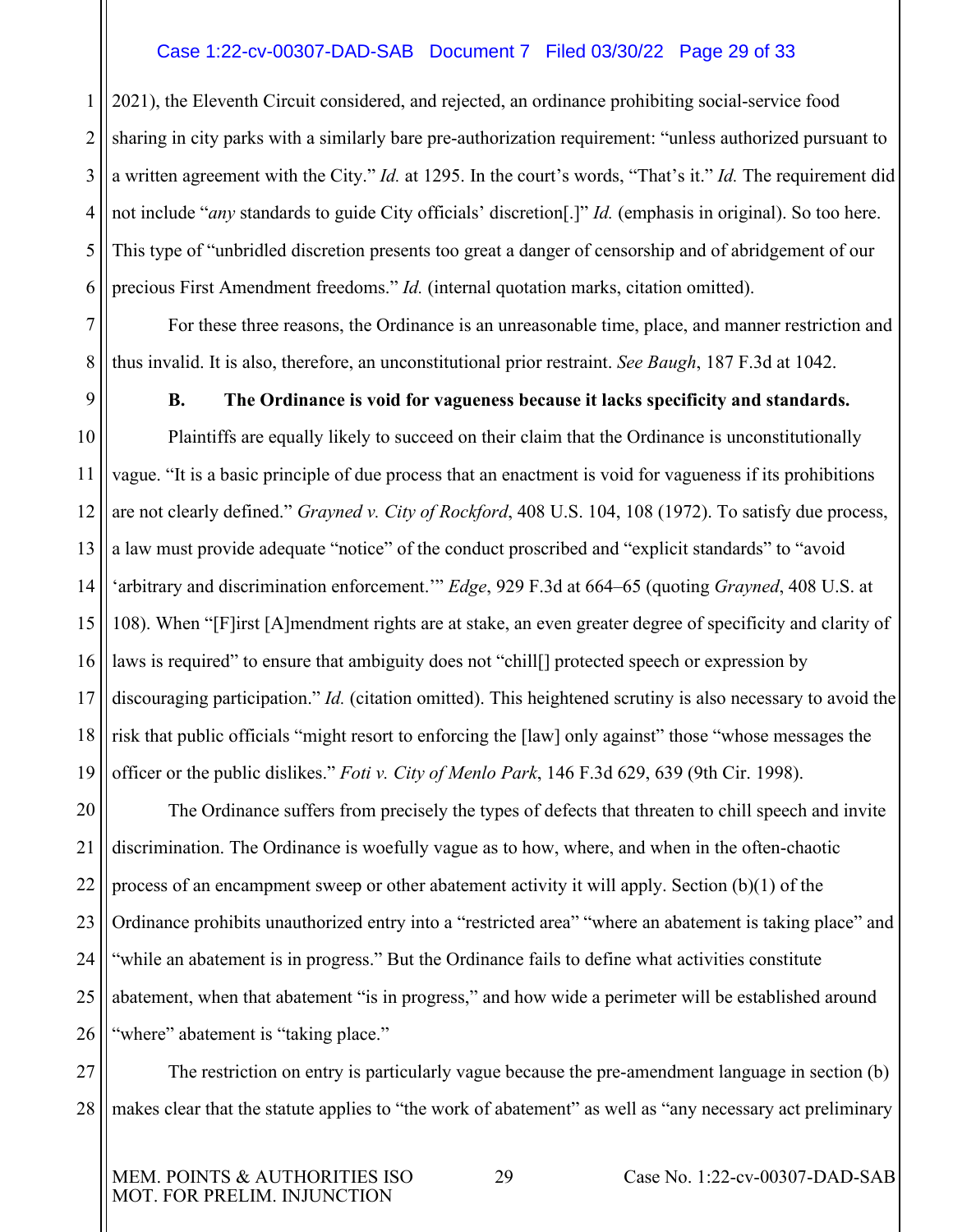#### <span id="page-29-1"></span>Case 1:22-cv-00307-DAD-SAB Document 7 Filed 03/30/22 Page 30 of 33

1 2 3 4 5 6 7 8 9 10 to or incidental to such work"—an application so broad as to have no limits at all. That section also provides that persons shall not "obstruct, impede or interfere with" city staff and contractors engaged in this boundless range of work, but these terms are likewise not defined. Simply put, the statute leaves too many questions unanswered. It is unclear, for example, whether an unhoused person who leaves a restricted area during a sweep to move precious belongings will be allowed to reenter to continue packing, or whether someone would be permitted in to help them pack. *See* Martinez Decl. ¶ 37. Because the reach of the Ordinance is "sufficiently murky," Plaintiffs and others "will be compelled to steer too far clear of any forbidden area[s]," chilling protected speech and expression. *See Edge*, 929 F.3d at 664 (citation omitted); *see* Alvarado Decl. ¶¶ 19–20; Martinez Decl. ¶¶ 36–37; McCloskey Decl. ¶¶ 16–19; Piombino Decl. ¶¶ 20–22; Juarez-Deleon Decl. ¶ 17.

11 12 13 14 15 16 17 18 19 20 Moreover, the Ordinance invites arbitrary enforcement. Under the Ordinance's regime, city staff and contractors will be able to arbitrarily decide when to impose a buffer zone and whom to authorize, exclude, and punish for entering that area. As explained *supra*, the Ordinance vests city staff and contractors with sprawling authority to create buffer zones in public spaces to protect "health and safety." And the Ordinance provides no process for how to obtain the "express authorization" required for entry, no standards for how city staff and contractors are to exercise their authority in deciding whom to permit and whom to exclude, no guidance on when "health and safety" require closures at all, who qualifies as an advocate or service provider entitled to some limited access before an area is closed, or when that limited access can be constrained by undefined "restrictions mandated by safety concerns or emergency procedures." *See* Compl., Ex. A § 10-616(b), (b)(1) & (b)(2).

<span id="page-29-0"></span>21 22

# <span id="page-29-2"></span>**C. The Ordinance is preempted because it conflicts with state law that regulates a subject of statewide concern.**

23 24 25 26 27 28 Finally, Plaintiffs are likely to succeed on their preemption claim. Pursuant to Article XI of the California Constitution, a charter city like Fresno may adopt an ordinance that conflicts with general state laws only if the subject of that ordinance is one of "municipal affairs" rather than statewide concern. *See* Cal. Const. art. XI, § 5; *see also id.* § 7. Within this framework, it has "long been settled" that the liability of municipal workers and "'the liability of municipalities . . . for the tortious acts or omissions of their servants is a matter of general state concern'" set forth under the California

MOT. FOR PRELIM. INJUNCTION

MEM. POINTS & AUTHORITIES ISO 30 Case No. 1:22-cv-00307-DAD-SAB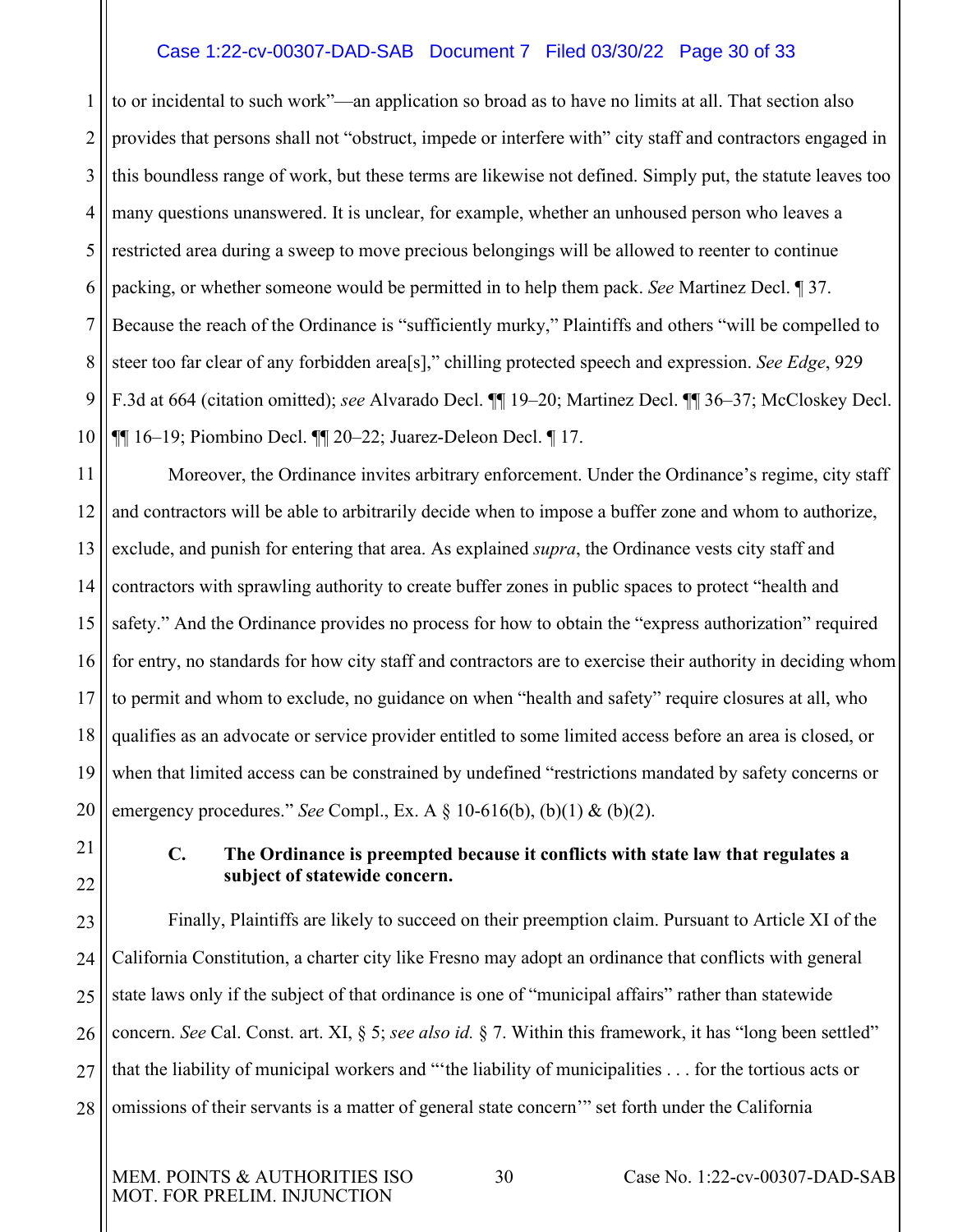#### <span id="page-30-5"></span><span id="page-30-3"></span>Case 1:22-cv-00307-DAD-SAB Document 7 Filed 03/30/22 Page 31 of 33

1 2 3 4 5 6 Government Tort Claims Act ("Government Claims Act" or "Act"). *Societa per Azioni de Navigazione Italia v. City of Los Angeles*, 31 Cal. 3d 446, 463 (1982) (quoting *Helbach v. City of Long Beach*, 50 Cal. App. 2d 242, 246 (1942)). The "general rule is that an employee of a public entity is liable for his torts to the same extent as a private person (§ 820, subd. (a)) and the public entity is vicariously liable for any injury which its employee causes ( $\S 815.2$ , subd. (a)) to the same extent as a private employer (§ 815, subd. (b))." *Id.* (quoting Gov't Claims Act).

7 8 9 10 11 12 13 14 15 16 Here, the Ordinance seeks to jettison the Government Claims Act's carefully wrought liability scheme in favor of its own. The Ordinance conflicts with the Act because subsection (c) purports to immunize city staff and contractors from "personal liability for any damage" alleged to have occurred "as a result of any act required, permitted or authorized" under the Ordinance. Compl., Ex. A  $\S$  10-616(c). But the City cannot do so. As the California Supreme Court has ruled repeatedly, the Government Claims Act "expressly denies [a] public entity the power to enact an ordinance abridging its statutory liabilities or expanding its statutory immunities." *Societa per Azioni de Navigazione Italia*, 31 Cal. 3d at 463; *see also Haggis v. City of Los Angeles*, 22 Cal. 4th 490, 500 (2000) (rejecting "the notion that a local government can, by its own ordinance, exempt itself from liability under the state's Tort Claims Act").

<span id="page-30-2"></span>17 18 19 20 Because the Ordinance impermissibly conflicts with the Government Claims Act, it is preempted under the California Constitution and Plaintiffs are likely to succeed on the merits of their claim that it should be struck down. *See Am. Fin. Servs. Ass'n v. City of Oakland*, 34 Cal. 4th 1239, 1251–52 (2005) (striking down ordinance as preempted because it invaded an area "fully occupied by general law").

<span id="page-30-4"></span><span id="page-30-1"></span><span id="page-30-0"></span>**III. The Balance of Equities and Public Interest Favor an Injunction**

22 23 24 25 The final factors in the preliminary injunction test—whether the public interest and the balance of equities favor an injunction—merge when the government is a party. *Nken v. Holder*, 556 U.S. 418, 435 (2009). This merged inquiry takes into account and balances the public's interest, Plaintiffs' interest, and the City's interest and the relative harms to each should an injunction issue or not issue.

26 27 28 The balance of equities and interests here tips "sharply in favor" of an injunction. "It is always in the public interest to prevent the violation of a party's constitutional rights." *Index Newspapers*, 977 F.3d at 838 (citation omitted). In particular, "courts have consistently recognized the significant public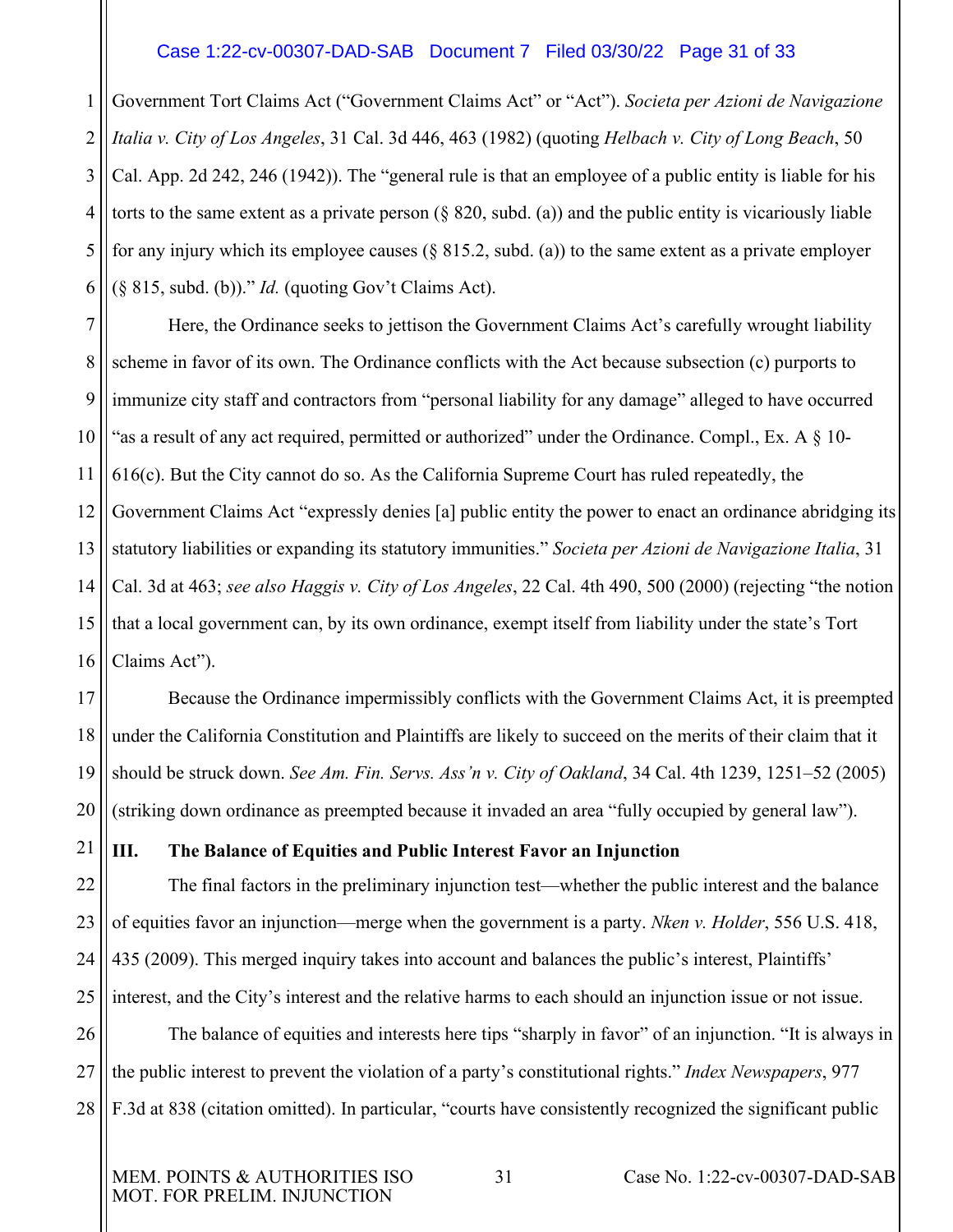# <span id="page-31-3"></span>Case 1:22-cv-00307-DAD-SAB Document 7 Filed 03/30/22 Page 32 of 33

1 2 3 interest in upholding First Amendment principles," *id.* (internal quotation marks, citation omitted), because the "very existence" of an unconstitutional restriction on expression may chill and deter others not before the court, *see Nunez by Nunez v. City of San Diego*, 114 F.3d 935, 949 (9th Cir. 1997).

4 5 6 7 8 9 10 11 The public also has a specific interest in preserving the right to observe and document the City's abatement sweeps. The legality and efficacy of the City's sweeps are hotly disputed and, as demonstrated repeatedly, public scrutiny of the City's sweeps protects public safety by helping to protect unhoused individual's physical safety and personal property, exposing wrongdoing, and promoting accountability. *See supra*. Finally, enjoining the City from enforcing the Ordinance will spare Plaintiffs from suffering the immediate irreparable harms detailed above, including not only the violation of their First Amendment rights and interference with their missions, but also the experience of traumatic and destructive abatement sweeps conducted with impunity.

<span id="page-31-1"></span>12 13 14 15 16 17 18 19 20 21 These interests outweigh whatever burden the injunction would impose on the City. The City is "in no way harmed by the issuance of an injunction that prevents [it] from enforcing unconstitutional restrictions." *Legend Night Club v. Miller*, 637 F.3d 291, 302–03 (4th Cir. 2011). And while the City may have general interests in health and safety, it cannot establish the requisite narrowly tailored relationship between the Ordinance and these goals, particularly because the City could readily maintain health and safety by enforcing existing laws. Finally, even if the City contends that keeping the public at bay for the entirety of an abatement will make that abatement easier, the City's interests in convenience and efficiency cannot outweigh Plaintiffs' constitutional interests or the irreparable harm they face. As the Supreme Court has commanded: "A painted line on the sidewalk is easy to enforce, but the prime objective of the First Amendment is not efficiency." *McCullen v. Coakley*, 573 U.S. 464, 495 (2014).

<span id="page-31-4"></span><span id="page-31-2"></span>**CONCLUSION**[18](#page-31-5)

23 24 For the foregoing reasons, Plaintiffs respectfully ask this Court to grant Plaintiffs' motion for a preliminary injunction and enjoin the City from enforcing Fresno Municipal Code Section 10-616.

25

<span id="page-31-0"></span>22

<span id="page-31-5"></span>26 27 <sup>18</sup> Plaintiffs ask this Court to waive the security bond requirement under Fed. R. Civ. P. 65(c). Courts have exercised discretion to not require a security bond where, as here, the balance of equities weighs strongly in favor of a plaintiff and there is a significant public interest in the underlying action. *See, e.g.*, *United Farm Workers v.* 

<sup>28</sup> *U.S. Dep't of Labor*, 509 F. Supp. 3d 1225, 1255 (E.D. Cal. 2020). In addition, courts have not required bonds where, as here, a plaintiff seeks to vindicate constitutional rights. *See, e.g.*, *Bible Club v. Placentia-Yorba Linda Sch. Dist.*, 573 F. Supp. 2d 1291, 1302 n.6 (C.D. Cal. 2008).